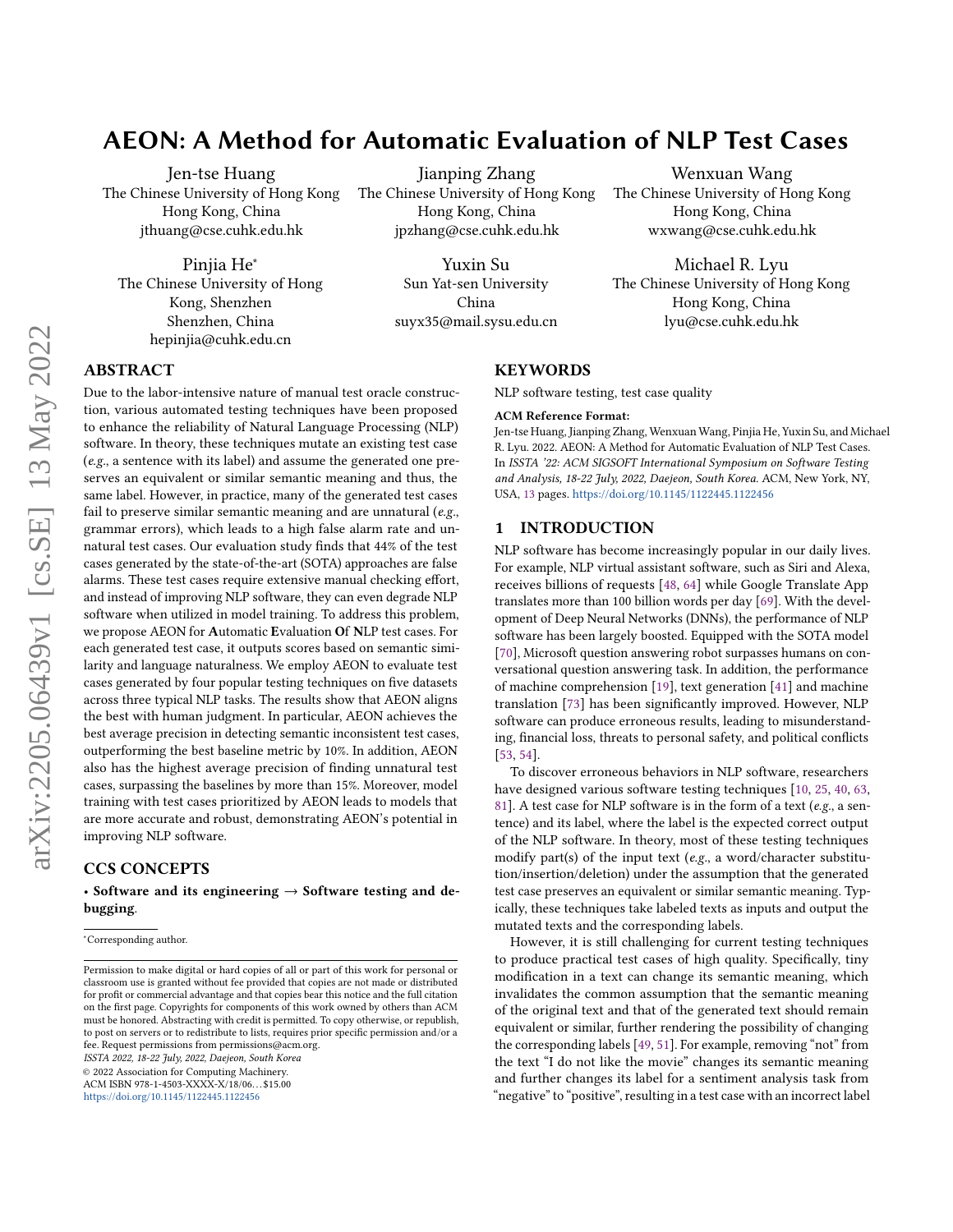<span id="page-1-0"></span>Table 1: Examples for high-quality, inconsistent, and unnatural test cases generated by existing testing techniques on different datasets. NLP tasks include Sentiment Analysis (SA), Natural Language Inference (NLI), and Semantic Equivalence (SE). Mutated words are marked in red.

| Original text                                                                                         | Task             | Technique       |
|-------------------------------------------------------------------------------------------------------|------------------|-----------------|
| Generated test case                                                                                   | <b>Dataset</b>   | Issue           |
| A man under a running shower with shampoo in his hair. $\Rightarrow$ A man is taking a shower.        | NLI              | <b>BAE</b> [20] |
| A man under a running shower with shampoo in his hair. $\Rightarrow$ A man is taking a bath.          | $SNLI$ [3]       | None            |
| Ultimately this is a frustrating patchwork.                                                           | SA               | <b>PSO</b> [81] |
| Ultimately this is a sparkling patchwork.                                                             | MR [55]          | Inconsistent    |
| British action wouldn't have mattered. $\Rightarrow$ British action would have made a big difference. | NLI              | <b>BAE</b> [20] |
| Welsh action wouldn't have mattered. $\Rightarrow$ British action would have made a big difference.   | <b>MNLI</b> [74] | Inconsistent    |
| What are some good topics to be bookmarked on Quora?                                                  | SE.              | Textfooler [33] |
| What are some good topics to es bookmarked on Quora?                                                  | QQP[71]          | Unnatural       |
| I went to Danny's this weekend to get an oil change and car wash and I paid for a VIP car wash.       | <b>SA</b>        | <b>BAE</b> [20] |
| My gone to work this weekend to do an oil change and car wash and my hired for a VIP car wash.        | Yelp $[88]$      | Unnatural       |

and further a false alarm. Moreover, existing testing approaches cannot guarantee the fluency and naturalness of the generated test cases. Many word-level testing approaches introduce grammar errors and punctuation errors, and sometimes they introduce words that do not exist or are rarely used [\[49\]](#page-11-7). Although these test cases may trigger "software errors" (e.g., unexpected software behaviors), it is important to first ensure the quality of the test cases in terms of semantic consistency and naturalness before finding more errors.

According to our user study, many of the NLP test cases generated by existing approaches are of low quality because of the following two issues: Inconsistent issue and Unnatural issue. These issues can lead to false alarms in testing and unnaturalness in language. In this paper, we say an NLP test case is of high quality if it does not have any of these issues. As shown in Table [1,](#page-1-0) a highquality test case preserves the semantics of the original text and reads smoothly. The first Inconsistent case changes the semantics to the opposite while the second one changes the subjects. Two Unnatural cases hurt the fluency and naturalness of natural language by introducing either non-existing words or wrong grammar. It is unlikely that these low-quality test cases can contribute to improving NLP software in practice.

Hence, an automatic quality evaluation metric that can help filter out low-quality test cases generated by the existing testing techniques is highly in demand. Nevertheless, designing an automatic quality evaluation metric for NLP test cases is highly challenging. First, existing testing criteria are mainly based on coverage metrics, such as code coverage for traditional software [\[8\]](#page-10-2) and neuron coverage for deep neural networks [\[57\]](#page-12-11), which cannot be directly leveraged to detect false alarms and evaluate the quality of a natural language test case. Second, general semantic similarity evaluation metrics fail to detect Inconsistent issues under this scenario. Specifically, (1) most of the words in the original text and the generated text are the same while existing metrics evaluate the semantic similarity based on all the words in the text and thus, the impact of the mutated word(s) easily vanish; (2) a word may have different meanings in different contexts, making it difficult to compare only the

mutated word(s). Third, existing work on naturalness evaluation metric either relies on human evaluation [\[51\]](#page-11-8) or qualitative analysis (e.g., part-of-speech checking [\[20\]](#page-11-9)), while we need an automatic and quantitative naturalness evaluation metric.

To address these problems, we introduce AEON, a method for Automatic Evaluation Of NLP test cases. AEON takes a text pair <original text, generated text> as input and outputs scores regarding semantic similarity and syntactic correctness, aiming for detecting Inconsistent and Unnatural issues, respectively. We use AEON to analyze the quality of NLP test cases generated from four popular testing techniques [\[20,](#page-11-9) [32,](#page-11-11) [63,](#page-12-5) [81\]](#page-12-6) on five datasets [\[3,](#page-10-1) [55,](#page-12-7) [71,](#page-12-9) [74,](#page-12-8) [88\]](#page-12-10) which cover three typical NLP tasks, namely natural language inference, sentiment analysis, and semantic equivalence. We conduct a comprehensive human evaluation on the semantic similarity and language naturalness between the original texts and the generated test cases, and we check whether AEON's score aligns with human evaluation or not. The results show that AEON achieves the Average Precision (AP), Area Under Curve (AUC), and Pearson Correlation Coefficient (PCC) scores of 0.688, 0.742, and 0.922, outperforming the best baseline metric by 10%, 8.1%, and 7.8% respectively. On the evaluation of human judgment of language naturalness, AEON also surpasses all baselines and achieves the average AP, AUC, PCC scores of 0.69, 0.63, 0.82. These results demonstrate the effectiveness AEON on detecting false alarms and evaluating the language naturalness of NLP test cases. We also show that the high-quality test cases selected by AEON can significantly improve the accuracy and robustness of NLP software via model training. Our contributions can be summarized as:

- We conduct a comprehensive user study on the test cases generated by existing NLP software testing techniques and find that 85% of them suffer from two issues: Inconsistent and Unnatural, resulting in a false alarm rate of 44%.
- We introduce AEON, the first approach to quantitatively evaluate the quality of NLP test cases from semantics and language naturalness, addressing two main quality issues of NLP test cases mentioned above.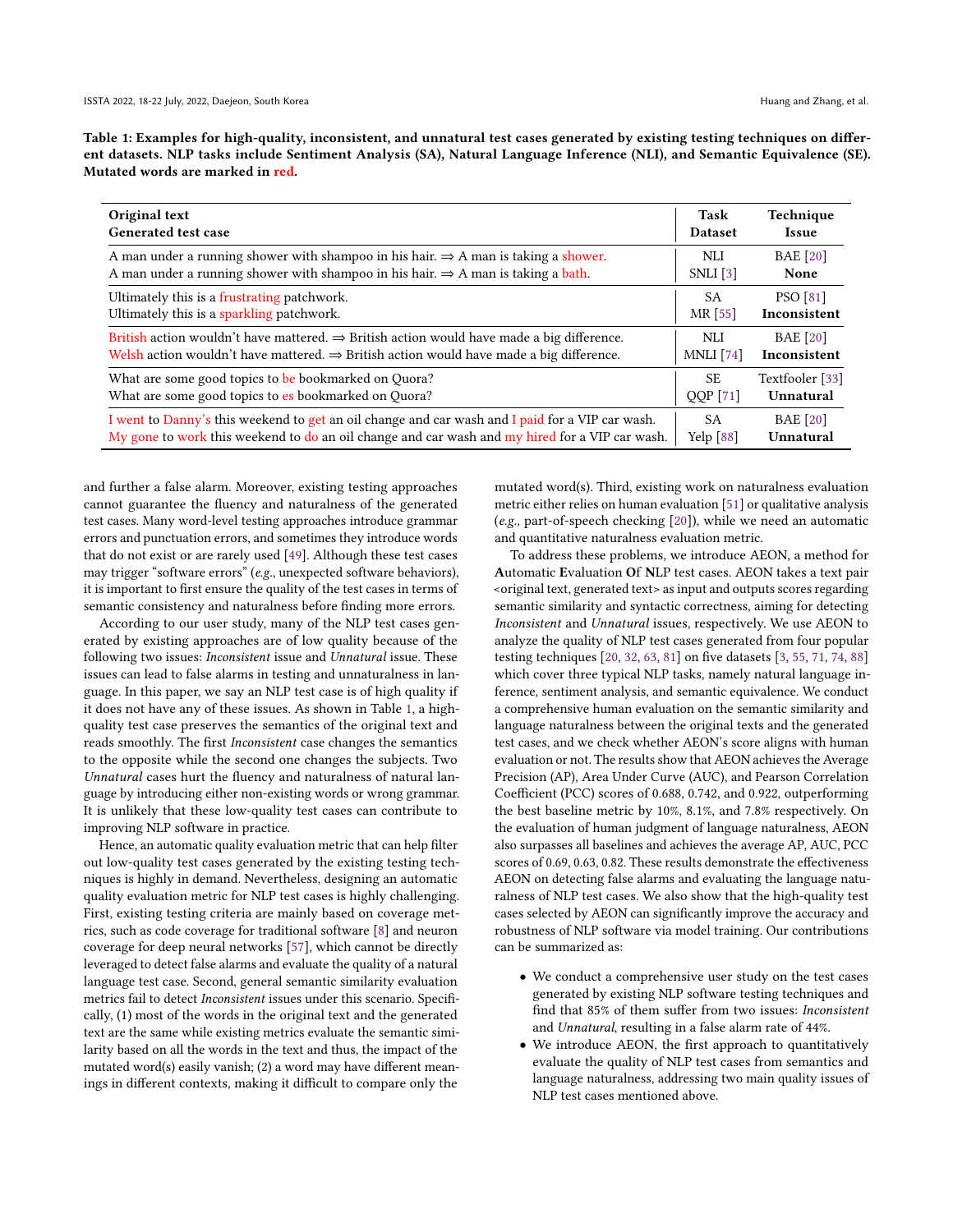<span id="page-2-2"></span>

| Technique                                 | <b>Selection</b>    | Substitution                                                     | Constraints                                                                 |  |
|-------------------------------------------|---------------------|------------------------------------------------------------------|-----------------------------------------------------------------------------|--|
| Generative Algorithm (GA) [32]            | k-nearest neighbors | Random combination                                               | Percentage of modified words;<br>Euclidean distance:<br>LM grammar checking |  |
| BERT-base Adversarial Examples (BAE) [20] | Word importance     | PLM mask prediction                                              | Euclidean distance;<br>Part-of-speech checking                              |  |
| Particle Swarm Optimization (PSO) [81]    | Optimization [35]   | Knowledge graph [14]                                             | None                                                                        |  |
| Checklist [63]                            | Random selection    | Transformations:<br>Contraction; Extension;<br>Changing entities | Numbers of transformation                                                   |  |

Table 2: Details of the selected testing techniques.

- AEON is employed to evaluate the test cases generated by four testing techniques on five widely-used datasets, which shows that AEON achieves the best performance in terms of average AP, AUC, and PCC on all datasets.
- The implementation of AEON, the raw experimental results, and the human annotation on the test case quality are available on Github $^1$  $^1$ .

## 2 PRELIMINARIES

## 2.1 Testing Techniques for NLP Software

Though many papers have proposed testing techniques for Computer Vision (CV) software (e.g., face recognition system) [\[5,](#page-10-3) [57,](#page-12-11) [68,](#page-12-12) [79\]](#page-12-13), the characteristics of natural language make NLP software testing distinguished from that in CV software. The most significant difference between NLP test cases and CV test cases is that the input space of textual data is not as continuous as images, making every mutation in the original text perceptible. In addition, in natural language, mutating a single word can cause considerable semantic differences, which further leads to the risk of changing the correct label of the text. Therefore, when NLP testing techniques assign the label of the original text to the generated test cases, lots of false alarms occur.

 $Current$  testing techniques<sup>[2](#page-2-1)</sup> for NLP software can be roughly divided into four categories: character-level, word-level, sentencelevel, and multi-level [\[87\]](#page-12-14). Character-level techniques [\[40\]](#page-11-6) mutate a few characters that do not affect human reading comprehension. Word-level techniques [\[62,](#page-12-15) [63\]](#page-12-5) are based on word substitution, usually using synonyms sets or Pre-trained Language Models (PLMs). Sentence-level techniques [\[26\]](#page-11-14) change the whole structure of the sentences either by adding a sentence to the original texts or transforming the entire texts into another semantically similar format. Those combining different levels of techniques [\[42\]](#page-11-15) can be categorized into multi-level techniques. In particular, word-level techniques significantly outperform others in terms of efficiency [\[81\]](#page-12-6), applicability, and usefulness in robust training [\[62,](#page-12-15) [81\]](#page-12-6). However, this kind of technique suffers more from low-quality test cases

[\[51\]](#page-11-8). Thus, we focus on test cases generated by word-level testing techniques.

From the perspective of combinatorial optimization, generating test cases with word-level techniques can be formulated as a searching problem, where we substitute each word in the original text to other words in our vocabulary. The whole search space is the number of words in original text  $N$  (where we substitute) times the vocabulary size  $V$  (word candidates). In general, these techniques include diverse modules to prune the search space, which can be classified into three components: target word selection, word substitution, and generation constraints [\[52,](#page-11-16) [87\]](#page-12-14). Table [2](#page-2-2) presents the modules of the four selected testing techniques in terms of the three components. A suitable target word selection method can decrease  $N$  while a proper word substitution method can cut back . Constraints are commonly applied to ensure that the synthesized texts preserve semantic meaning and are syntactically correct.

#### 2.2 Problem Definition

Given NLP software  $\mathcal{F} : \mathcal{X} \to \mathcal{Y}$  which takes a text x in text space X as input and outputs its prediction  $y \in \mathcal{Y}$ , an word-level test case  $\hat{x}$  is synthesized from a seed datum x whose ground truth (i.e., label) is *y* (denoting with  $gt(x) = y$ ). It also needs to satisfy that  $Sim(\hat{x}, x) \geq c$ , where  $Sim : \mathcal{X} \times \mathcal{X} \rightarrow \mathbb{R}$  is a similarity metric. Intuitively, it means  $\hat{x}$  and  $x$  have equivalent or similar semantics.  $c$  is a task-specific constant to trade between semantic similarity and generation diversity. Most NLP testing techniques assume that the generated test case and the original text have the same label, *i.e.*,  $gt(\hat{x}) = gt(x) = y$ .

Given a set of generated test cases  $\hat{X}$ , sometimes the similarity metric it uses may not be able to detect some inconsistency, then *Inconsistent* test cases occur. A test case  $\hat{x} \in \hat{X}$  is *Inconsistent* when  $Sim'(\hat{x}, x) \leq t_s$ . Here  $t_s$  is a threshold, and  $Sim'$  is a trustable and robust similarity metric, for example, human judgment. There is a high chance that Inconsistent test cases are false alarms, which satisfy  $gt(\hat{x}) \neq gt(x)$  and  $\mathcal{F}(\hat{x}) = gt(\hat{x})$ . In other words, the software behaves correctly (produces label  $gt(\hat{x})$ ), but we wrongly assume it needs to produce label  $gt(x)$ . Whether a test case is Unnatural or not depends on human evaluation. It is defined as  $Nat'(\hat{x}) \leq t_n$  where  $\overline{Nat}': X \to \mathbb{R}$  is human judgment on the language naturalness of the textual test case and  $t_n$  is a threshold.

<span id="page-2-0"></span><sup>1</sup><https://github.com/CUHK-ARISE/AEON>

<span id="page-2-1"></span> $^{2}$ In this paper, we consider papers on attacking NLP models as a line of research on testing NLP software because the adversarial examples generated by these techniques can be regarded as test cases for NLP software.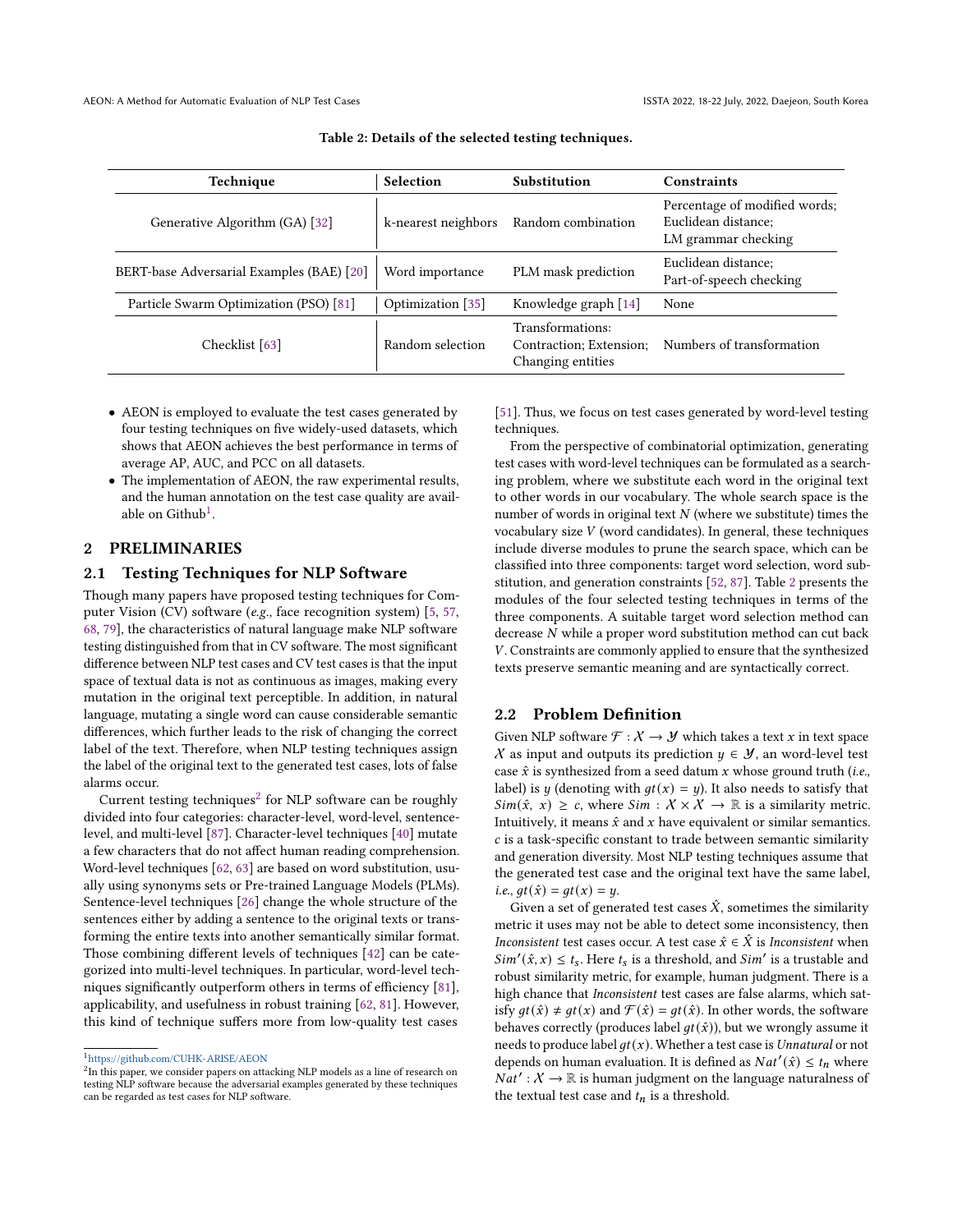<span id="page-3-0"></span>

| Algorithm 1 Algorithm for SemEval |  |  |
|-----------------------------------|--|--|
|                                   |  |  |

**Input:** Original text  $x$ ; Generated test case  $\hat{x}$ **Output:** Semantic similarity score  $Sim(x, \hat{x}) \in [0, 1]$ 1:  $x$  ← Tokenize $(x)$ 2:  $\hat{x}$  ← Tokenize( $\hat{x}$ ) 3:  $diff\_indices \leftarrow \text{LevenshteinDistance}(x, \hat{x})$ 4:  $emb(x) \leftarrow GetWordEmbedding(x)$ 5:  $emb(\hat{x}) \leftarrow GetWordEmbedding(\hat{x})$ 6:  $patch\_sim \leftarrow$  a list 7: for each  $i \in diff\_indices$  do 8:  $patch_x \leftarrow emb(x) [i - 2 : i + 2]$ 9:  $patch\_ \hat{x} \leftarrow emb(\hat{x}) [i - 2 : i + 2]$ 10: Append  $\frac{patch_x^Tpatch_x^T}{1}$  $\frac{patch\_x^T patch\_x}{\|patch\_x\| \cdot \|patch\_x\|}$  to patch\_sim 11: end for 12:  $text\_sim \leftarrow \frac{emb(x)^T emb(\hat{x})}{\sqrt{min_b(\hat{x})}}$  $\Vert emb(\vec{x}) \Vert \cdot \Vert emb(\hat{x}) \Vert$ 13:  $min\_sim \leftarrow min(patch\_sim)$ 14:  $avg\_sim \leftarrow average(path\_sim)$ 15:  $Sim(x, \hat{x}) \leftarrow \lambda_1 min\_sim + \lambda_2 avg\_sim + (1 - \lambda_1 - \lambda_2) text\_sim$ 

The task of this paper is to design an automatic evaluation metric that can reflect test case quality in terms of semantic consistency and naturalness, which facilitates the detection of Inconsistent (false alarms) and Unnatural test cases.

## 3 APPROACHES AND IMPLEMENTATION

This section introduces the details of AEON whose input is a text pair <original text, generated text> and outputs are a semantic score and a syntactic score. AEON consists of two parts: SemEval (Semantic Evaluator), which captures the semantic difference between input text pair, and SynEval (Syntactic Evaluator), which assesses how likely the generated test case will be used (i.e., written or typed) by real users. These two components aim to address Inconsistent and Unnatural issues, respectively. In the rest of this section, we will introduce the details of the key components of the two evaluators.

## 3.1 SemEval

SemEval aims to solve the two challenges mentioned above. (1) The influence of the mutated position can easily vanish when taking average since most words in the original text and the generated test case are the same. (2) Metrics comparing words without contexts can neglect their alternative meanings (i.e., polysemy). To this end, we propose to combine Levenshtein distance [\[38\]](#page-11-17) and sentence embedding model to evaluate the semantic similarity in the NLP testing scenario. The approach is surprisingly effective considering its simplicity, which is shown in Alg. [1.](#page-3-0)

After tokenizing the input texts (line 1-2), which converts all words and punctuation as individual tokens, SemEval extracts small patches of text where the two inputs differ using Levenshtein distance (line 3). With the help of Levenshtein distance, we can find all mutated positions in linear time. Next, it applies a PLM to obtain the embeddings of all tokens in the two inputs (line 4-5). Current PLMs [\[11,](#page-10-4) [13,](#page-11-18) [18,](#page-11-19) [43\]](#page-11-20) can be leveraged to project tokens to the embedding space, so this module can be replaced easily when more powerful

<span id="page-3-1"></span>

PLMs are proposed. Then, for all patches and the whole text, we compute the cosine similarity defined by  $\frac{a^T b}{a^T b}$  $\frac{a^T b}{\|a\| \cdot \|b\|}$  in line 7-9 and line 12, respectively. Note that we extract totally five tokens as the patch for a mutation happened in position *i* by  $[i - 2 : i + 2]$ . For a mutation at the beginning or the end of a sentence, we extract the first or last three tokens as our patch. Finally, we compute the minimum and the average numbers among all patch similarities (line 13-14) and combine them with the text similarity using two hyperparameters,  $\lambda_1$  and  $\lambda_2$  (line 15). After this convex combination, we obtain the output of SemEval, namely  $Sim(x, \hat{x})$ .

We tackle challenge (1) by considering the minimum and average patch similarities. For challenge (2), AEON extract the mutated position along with its context, which can improve its ability to understand semantics. Consider an example:

| Case Study 1          |                                              |
|-----------------------|----------------------------------------------|
| TASK/DATASET          | SE/QQP                                       |
| <b>TECHNIQUE</b>      | BAE                                          |
| ORIGINAL TEXT         | Is it OK to leave an iPhone plugged into the |
|                       | charger after 100% charged?                  |
| <b>GENERATED TEXT</b> | Is it OK to leave an iPhone plugged into the |
|                       | charger after 100% indicted?                 |

If we only consider the mutated position charged and indicted, the similarity is high since they are synonyms in the meaning of "being accused". However, charged here means "to put electricity into an electrical device". This kind of relationship can be captured by its context, which is modeled in the PLMs.

#### 3.2 SynEval

Since synthesized test cases may include grammar errors, punctuation errors, or produce rarely used words and phrases, it is vital to use an automatic and quantitative metric to filter out these Unnatural test cases. Note that this kind of sentence rarely appears in real-world natural languages, hence they are treated as noises and ignored during the training process of PLMs [\[13,](#page-11-18) [37,](#page-11-21) [43\]](#page-11-20). Intuitively, how natural a sentence is can be reflected by the probability that the sentence has the same distribution as its training data, which can be estimated by PLMs. Therefore, SynEval is designed to measure naturalness through the perplexity of PLMs. Perplexity, in its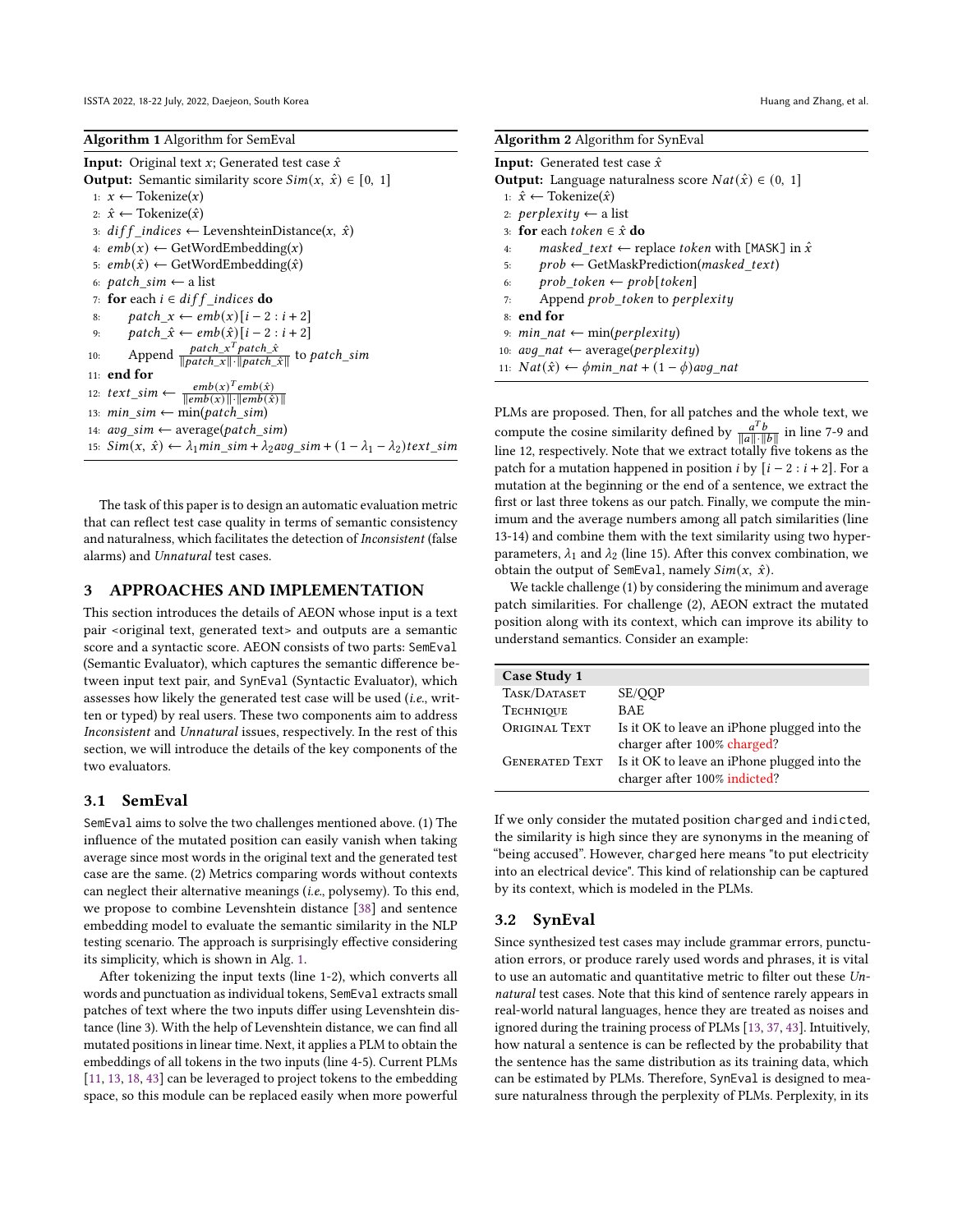<span id="page-4-2"></span>Table 3: Details of the selected datasets. NLP tasks include Sentiment Analysis (SA), Natural Language Inference (NLI), and Semantic Equivalence (SE)

| <b>Dataset</b>                                 | Task      | <b>Classes</b> | Description                                               |
|------------------------------------------------|-----------|----------------|-----------------------------------------------------------|
| Rotten Tomatoes Movie Review (MR) [55]         | <b>SA</b> | 2              | Short sentences or phrases of movie reviews               |
| Yelp Restaurant Review (Yelp) [88]             | <b>SA</b> | 2              | Long sentences or paragraphs of restaurant reviews        |
| Stanford Natural Language Inference (SNLI) [3] | NLI       |                | Short texts with simple contexts                          |
| Multi-Natural Language Inference (MNLI) [74]   | NLI       |                | Multi-genre, multi-length texts with complicated contexts |
| Quora Question Pairs (QQP) [71]                | <b>SE</b> | 2              | Two similar questions from Quora                          |

formal definition, is the exponential form of the cross entropy of the given sentence [\[31\]](#page-11-22), having the form of:

<span id="page-4-0"></span>
$$
perplexity(x) = \sqrt[N]{\prod_{i=1}^{N} \frac{1}{P(x_i|x_{1:i-1})}},
$$
 (1)

where  $x_i$  is the *i*-th word in the sentence and  $x_{1:i-1}$  is the first to *i* − 1-th words in the sentence. *perplexity* :  $X \rightarrow [1, \infty)$  measures how confused the PLM is when it sees  $x_i$  given  $x_{1:i-1}$ , the greater the more confused (i.e., worse).

The recently proposed BERT-like models, including BERT [\[13\]](#page-11-18), RoBERTa [\[43\]](#page-11-20), and ALBERT [\[37\]](#page-11-21) which trained on billions of sentences, are powerful PLMs for modeling this probability. However, BERT and its variants are bi-directional, taking not only  $x_{1:i-1}$  but also  $x_{i+1:n}$  as input. Therefore, we need to replace  $x_{1:i-1}$  with  $x_{\backslash i}$  in Eq. [1,](#page-4-0) where  $x_{\backslash i}$  denotes the input sentence with its *i*-th word being [MASK]. Since our semantic evaluator outputs similarity scores in (0, 1] (the greater, the more similar), we adopt  $\sqrt[N]{\prod_{i=1}^{N} P(x_i|x_i)}$ for SynEval, having the same value range of  $(0, 1]$  (the greater, the better).

Alg. [2](#page-3-1) illustrates the implementation of SynEval. First we tokenize the input (line 1). Then, for each token in the input, we replace it with the special token [MASK] (line 4). Feeding the masked text to the PLM, we can obtain the prediction of the masked position, which is a probability distribution over the entire vocabulary (line 5). Next, we find out the probability that the PLM thinks the masked position can be filled with the original token and record it as the perplexity of this token (line 6-7). Finally, we compute the minimum and the average numbers among all perplexities and combine them using a hyper-parameter  $\phi$ . The score after this convex combination is the output of SynEval, namely  $Nat(\hat{x})$ .

## 4 EXPERIMENTAL DESIGN AND SETTINGS

In this paper, we focus on the following four research questions: RQ1: What is the quality of the test cases generated by existing testing techniques (Section [5.1\)](#page-6-0)?

RQ2: How effective is AEON (Section [5.2\)](#page-6-1)?

RQ3: How can AEON help in testing NLP software? (Section [5.3\)](#page-8-0) RQ4: How can AEON help in improving NLP model? (Section [5.4\)](#page-8-1)

## 4.1 Testing NLP Software

To answer the RQs, the first step is generating test cases, i.e., testing NLP software. We choose to test the APIs provided by Hugging

Face  $\text{Inc.}^3$  $\text{Inc.}^3$ , the largest NLP open-source community, on five widelyused datasets across three typical tasks: sentiment analysis, natural language inference, and semantic equivalence.

Datasets. Sentiment analysis aims at classifying the polarity (either positive or negative) of the sentiment of given texts. The inputs of natural language inference tasks are two pieces of texts, namely Premise and Hypothesis, and the target is to predict whether the Hypothesis is a contradiction, entailment, or neutral to the given Premise. If the Premise can infer the Hypothesis, the output is entailment; if the Premise can infer NOT Hypothesis, the output is contradiction; otherwise, the output is neutral. The inputs of semantic equivalence tasks are two pieces of text, namely question 1 and question 2, and the objective is to judge if the meaning of the two given questions is equivalent. We select five datasets, namely MR, Yelp, SNLI, MNLI, and QQP, for our experiments, whose details are shown in Table [3.](#page-4-2) MR and Yelp are crawled from the internet, so the data contain noises such as HTML tags, HTML encodings, HTML entity names, and hyperlinks, which will make the generated test case hard to read. To eliminate the influence of noisy data in our human evaluation, we convert HTML texts to plain texts and remove hyperlinks using regular expressions.

Testing. To be more specific, we choose five BERT-based APIs<sup>[4](#page-4-3)</sup> for five different datasets. According to the statistics given by Hugging Face Inc, these APIs are downloaded more than 30k times every month on average. Using the testing techniques described in Table [2](#page-2-2) implemented by TextAttack [\[52\]](#page-11-16) with their default settings, we generate test cases for all datasets (APIs). We select 400 original texts for each dataset using each technique, resulting in 8,000 test cases. After testing the APIs with our test cases, 3,262 test cases (40.8%) are reported as software errors.

## <span id="page-4-4"></span>4.2 Human Evaluation

We aim to find out whether the reported cases really trigger the erroneous behaviors of NLP software, in other words, whether they are false alarms. To this end, we design and launch a user study.

Design. Following [\[6\]](#page-10-5), we propose a unified framework to measure the quality of generated test cases. The quality is defined from

<span id="page-4-1"></span> $^3$  <https://huggingface.co/>  $\,$ 

<span id="page-4-3"></span><sup>4</sup><https://huggingface.co/textattack/bert-base-uncased-rotten-tomatoes>

<https://huggingface.co/textattack/bert-base-uncased-yelp-polarity>

<https://huggingface.co/textattack/bert-base-uncased-MNLI> <https://huggingface.co/textattack/bert-base-uncased-snli>

<https://huggingface.co/textattack/bert-base-uncased-QQP>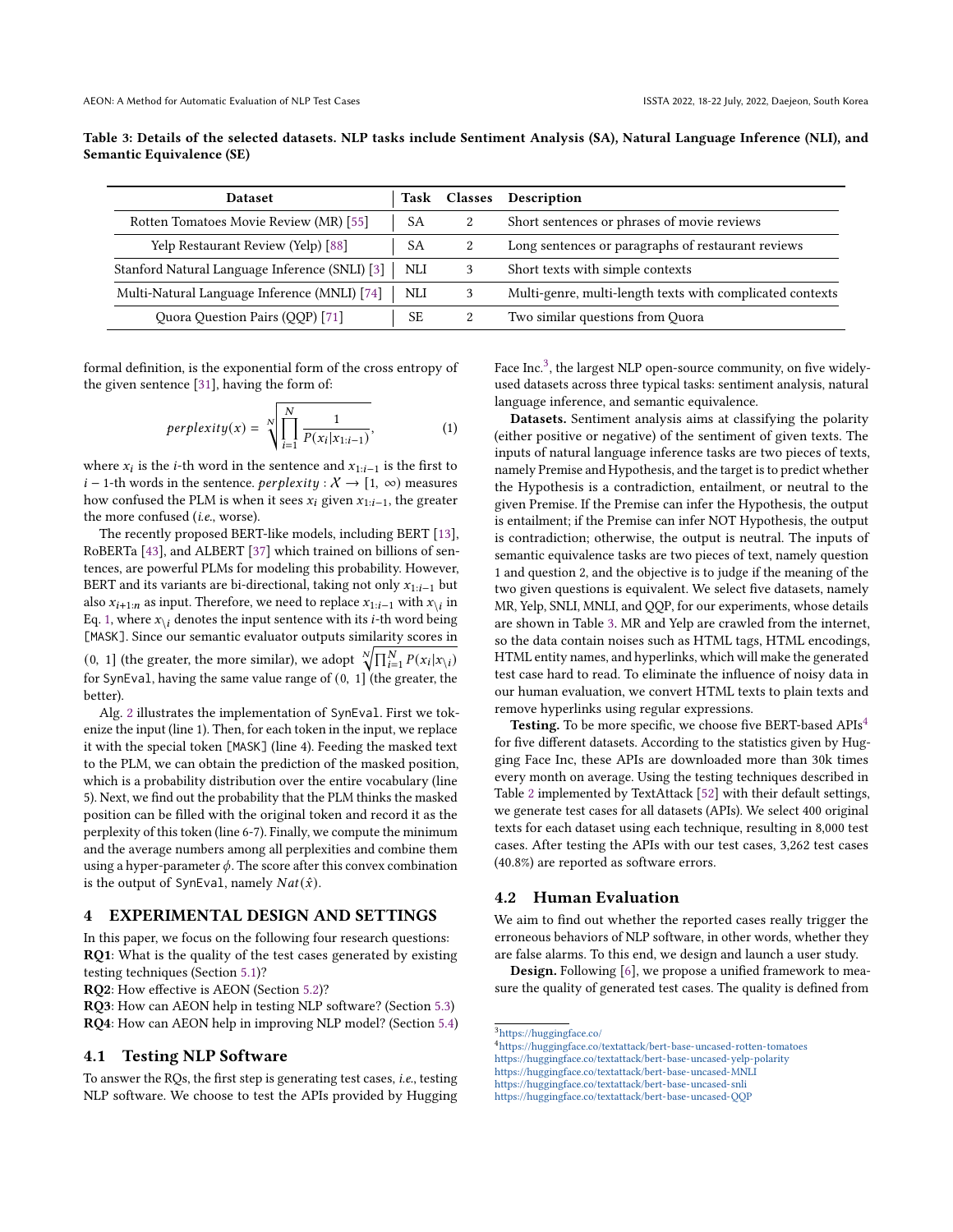Table 4: Details of the selected baselines.

<span id="page-5-2"></span>

|           | <b>Baseline</b>   | Description                               |
|-----------|-------------------|-------------------------------------------|
|           | NC [57]           | The ratio of activated neurons            |
| NC-based  | <b>NBC</b> [44]   | Activation outside upper/lower bounds     |
|           | <b>TKNC</b> [44]  | The ratio of top-k activated neurons      |
|           | <b>BKNC</b> [79]  | The ratio of bottom-k activated neurons   |
|           | <b>BLEU</b> [56]  | The overlaps of $n$ -grams                |
|           | Meteor [12]       | $n$ -grams with synonyms in WordNet [50]  |
|           | InferSent [11]    | BiLSTM-based embedding model              |
| NLP-based | <b>SBERT</b> [61] | BERT-based embedding model                |
|           | SimCSE[18]        | Embedding model with contrastive learning |
|           | BERTScore [86]    | Token matching in BERT embedding space    |

four perspectives, including Naturalness, Consistency, Human Label, and Difficulty:

- Consistency: From "1 strongly disagree" to "5 strongly agree", how much do you think the two sentences have the same meaning? Consistency quantifies the semantic similarity between the original text and the changed text.
- Naturalness: From "1 very bad" to "5 very good", how fluent and natural do you think this sentence is? Naturalness measures the fluency and grammar of the examples, including grammar errors, punctuation errors, and spelling errors (unrecognizable words).
- Human label: Ask humans to do the tasks of the given datasets. It is a task-specific question and records the human judgment of classification answers.
- Difficulty: From "1 very easy" to "5 very hard", how difficult for you to make the decision? Difficulty reflects how difficult the task is for humans.

Based on our definition in Sec. [1,](#page-0-0) high-quality text cases should have high naturalness and consistency scores. Human label and difficulty are used to classify the human evaluation results. We also ask annotators whether these test cases have other problems/issues that we have not identified. The responses show that Inconsistent issue and Unnatural issue can cover all their concerns.

Crowdsourcing. We distribute our questionnaire on Qualtrics<sup>[5](#page-5-0)</sup>, a platform to design, share, and collect questionnaires. We recruit  $\frac{1}{2}$  crowd workers on Prolific<sup>[6](#page-5-1)</sup>, a platform to post tasks and hire workers. Since our questions require a high level of reading comprehension and inference skills in English, we require Prolific workers to have a bachelor's degree or above and have English as their first and most fluent language. Since we focus on false alarms, we randomly sample 100 test cases per dataset that are reported as software errors for human evaluation. In total, we choose 500 test cases and generate 2,000 questions. For each question, we ask three workers to give their judgment to reduce the variance. Therefore, we ask 150 workers to complete all questionnaires. It takes each worker 15-25 minutes to answer around 40 questions in a questionnaire,

and each worker is paid about 5 pounds per hour. The total cost is 300 pounds.

## <span id="page-5-3"></span>4.3 Baselines

We select diverse test case evaluation metrics as baselines from two categories: Neuron Coverage (NC) metrics and NLP-based metrics, which are summarized in Table [4.](#page-5-2)

NC-based. NC and its variants are commonly-used for evaluating test cases. Different from AEON, NC-based metrics mainly aim at the evaluation of a test set instead of a test case. In our experiments, we consider NC-based metrics in two ways. (1) For basic Neuron Coverage (NC) [\[57\]](#page-12-11) and Neuron Boundary Coverage (NBC) [\[44\]](#page-11-23), we calculate the NC scores of each generated test case. (2) For Top- $k$  Neuron Coverage (TKNC) [\[44\]](#page-11-23) and Bottom- $k$  Neuron Coverage (BKNC) [\[79\]](#page-12-13), they cannot be adapted to a single test case (e.g., TKNC produces the same coverage for single test cases), thus we compute the number of neurons covered by the generated test case but not by the original text. Intuitively, changes in texts may be reflected in neuron activation. Note that the comparison with NC-based metrics is not apples-to-apples because NC-based metrics mainly evaluate the quality of a test set. We include the comparison here for the completeness of our discussion.

NLP-based. Since the main reason behind false alarms is that the generated test cases cannot keep equivalent or similar semantic meaning with the original text, we include multiple semantic similarity metrics for the baselines of SemEval. Evaluating the semantic similarity of texts has long been a complex problem in NLP research. Previous metrics can be divided into corpus-based, knowledge-based, and DNN-based. DNN-based metrics outperform other methods and have served as a breakthrough in semantic similarity research [\[7\]](#page-10-7). We consider a corpus-based metric, BLEU, a knowledge-based metric, Meteor, and four DNN-based metrics, InferSent, SBERT, SimCSE, and BERTScore. For embedding models, namely InferSent, SBERT, and SimCSE, we report the semantic similarity based on cosine similarity because it is used by most of the researchers [\[18,](#page-11-19) [20,](#page-11-9) [86\]](#page-12-18) and Euclidean distance yields similar results in all our experiments.

## 4.4 Evaluation Criteria

We compute three criteria: AP, AUC, and PCC, to discover the correlation between human judgment (Sec. [4.2\)](#page-4-4) and the automatic evaluation metrics, including AEON. We treat the scoring systems as binary classification systems, the human judgment as ground truth, and draw their Precision-Recall curve (P-R curve) and Receiver Operating Characteristic curve (ROC curve) to calculate AP and AUC. P-R curve shows the trade-off between recall (i.e., true positive rate) and precision, while the ROC curve depicts the tradeoff between true positive rate and false positive rate. AP and AUC represent the area under P-R curve and ROC curve, respectively. An excellent binary classification system tends to have high AP and AUC scores. Then, we check whether our scores are correlated with human judgment using PCC, the covariance of two variables divided by the product of their standard deviations, which can be written in the form of:

$$
PCC(X, Y) = \frac{Cov(X, Y)}{\sqrt{Var(X) \cdot Var(Y)}}.
$$
 (2)

<span id="page-5-0"></span><sup>5</sup><https://www.qualtrics.com/>

<span id="page-5-1"></span><sup>6</sup><https://prolific.co/>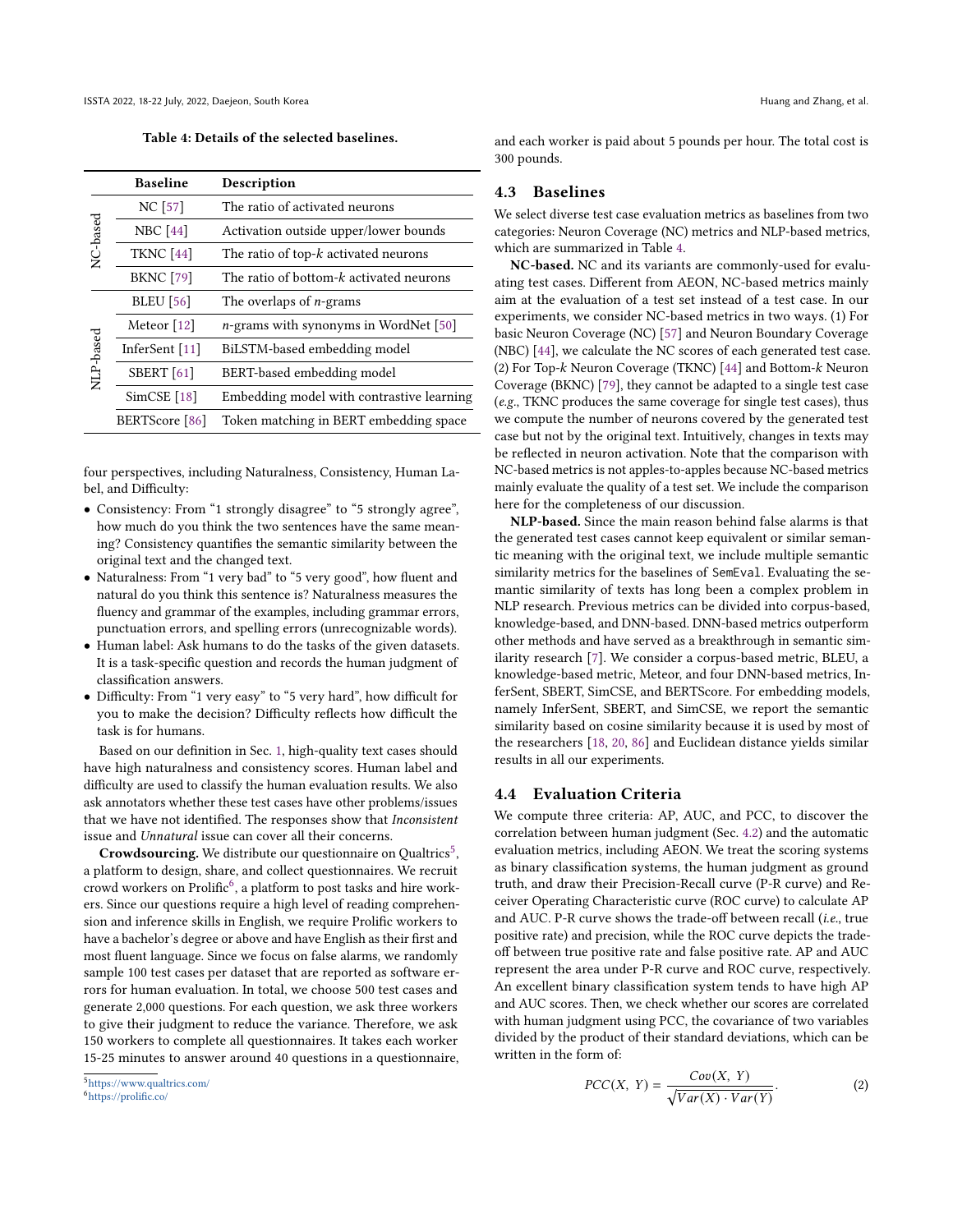AEON: A Method for Automatic Evaluation of NLP Test Cases ISSTA 2022, 18-22 July, 2022, Daejeon, South Korea

<span id="page-6-2"></span>

Figure 1: Venn Diagram of the proportion of each vulnerability category (better viewed in colored mode).

PCC is able to show how linearly correlated two variables are. Note that negative PCC value indicates that the two variables are negatively correlated.

## 5 EXPERIMENTAL RESULTS

### <span id="page-6-0"></span>5.1 RQ1: The Quality of Test Cases

We average the consistency, naturalness, and difficulty scores as the respective final scores. We use the label that most workers agree as the final human label. For each test case, we decide whether it is an Inconsistent case or an Unnatural case based on the consistency and naturalness scores. Finally, if the human label differs from the given label, the test case is considered a false alarm.

To show how severe the problem in NLP test case quality is, we draw the Venn diagram of the generated test cases based on the human annotation results. As is shown in Fig. [1,](#page-6-2) 44% of them change the label and thus are false alarms. In other words, there are only 1,435 cases triggering software errors in all 8,000 test cases. 57% of them are not natural enough, while 71% fail to preserve the semantic meaning. Only 15% of them have good language naturalness and preserve the semantic meaning, which are counted as high-quality test cases. Besides the statistical information, we have two more observations. First, though the majority of Inconsistent cases are false alarms, a few Inconsistent cases do not change the label. These test cases only account for 11%, and the rest can be categorized into the two issues. Second, bad naturalness can sometimes hurt semantic meaning, resulting in test cases that are both Inconsistent and Unnatural. This is because the unnatural part can eliminate some key information in texts and further change the semantics.

Answer to RQ1: The quality of NLP test cases cannot be guaranteed by existing testing techniques. 71% and 57% of test cases generated by existing NLP testing techniques are Inconsistent and Unnatural, respectively. 44% of test cases are false alarms, significantly degrading the effectiveness and efficiency of existing testing techniques.

#### <span id="page-6-1"></span>5.2 RQ2: The Effectiveness of AEON

Since AEON is designed to evaluate the semantic similarity and language naturalness of NLP software test cases, we assess the two modules, SemEval and SynEval, to validate the effectiveness of our approach. We use default settings for all baselines, and we select  $k = 192$  (one-fourth of neurons in each layer) for TKNC and BKNC. We set  $\lambda_1 = 0.1$ ,  $\lambda_2 = 0.2$  for SemEval, and  $\phi = 0.6$  for SynEval.

5.2.1 SemEval. We draw P-R curves and ROC curves for the semantic scores calculated by SemEval as well as the other baselines mentioned in Sec. [4.3](#page-5-3) and consistency from human evaluation. Then we compute AP and AUC scores, which are shown in Table [5.](#page-7-0) Our method achieves higher AP and AUC values averaged on all datasets and baselines, showing the strong ability of SemEval to filter out Inconsistent cases. The results also validate the effectiveness of SemEval on capturing subtle semantic changes. We calculate PCC between the semantic score and human-annotated consistency for each method. As shown in Table [5,](#page-7-0) our approach achieves about 0.92 PCC on average, which significantly outperforms all the baselines. This shows that the score of the SemEval aligns well with human evaluation.

NC-based metrics achieve decent performance and surpass many NLP-based metrics, especially on MNLI and QQP datasets, indicating that neuron activation patterns can reflect text semantic changes. As for NLP-based metrics, BLEU and Meteor perform the worst since they cannot handle highly overlapped texts. The BLEU and Meteor scores for text pairs are always high since most of the words in the original texts and the generated test cases are the same. DNN-based metrics cannot perform well because of three main reasons. (1) Word embeddings usually lack semantic information. For instance, the embeddings of [reject] and [accept] calculated by BERT [\[13\]](#page-11-18) have high cosine similarity of 0.846, while such word substitution changes the correct label in sentiment analysis. Another example is that the cosine similarity between embeddings of [Tom] and [Jack] is 0.978, which hurts in natural language inference tasks. (2) Baselines that employ token matching [\[86\]](#page-12-18) are prone to mistakenly matching multiple words to a single word. Consider the following example:

| Illustrative Example 1 |                                                                           |  |  |  |  |
|------------------------|---------------------------------------------------------------------------|--|--|--|--|
| Original Text          | I do like the movie, though I did not watch                               |  |  |  |  |
|                        | it at cinema.<br>GENERATED TEXT I do not like the movie, though I did not |  |  |  |  |
|                        | watch it at cinema.                                                       |  |  |  |  |

The word [not] in the generated text can be matched to the second [not] in the original sentence, resulting in a high similarity score. (3) Models based on contrastive learning fail due to the lack of data with subtle differences in their training set. These models are mainly trained on natural language inference datasets [\[11,](#page-10-4) [18\]](#page-11-19), which can hardly cover the cases where two sentences have few but vital differences.

Considering different datasets, in sentiment analysis tasks, AEON and all other baselines perform better on MR than on Yelp since the texts in MR in shorter and simpler. For natural language inference tasks, though MNLI is more complicated than SNLI, it is surprising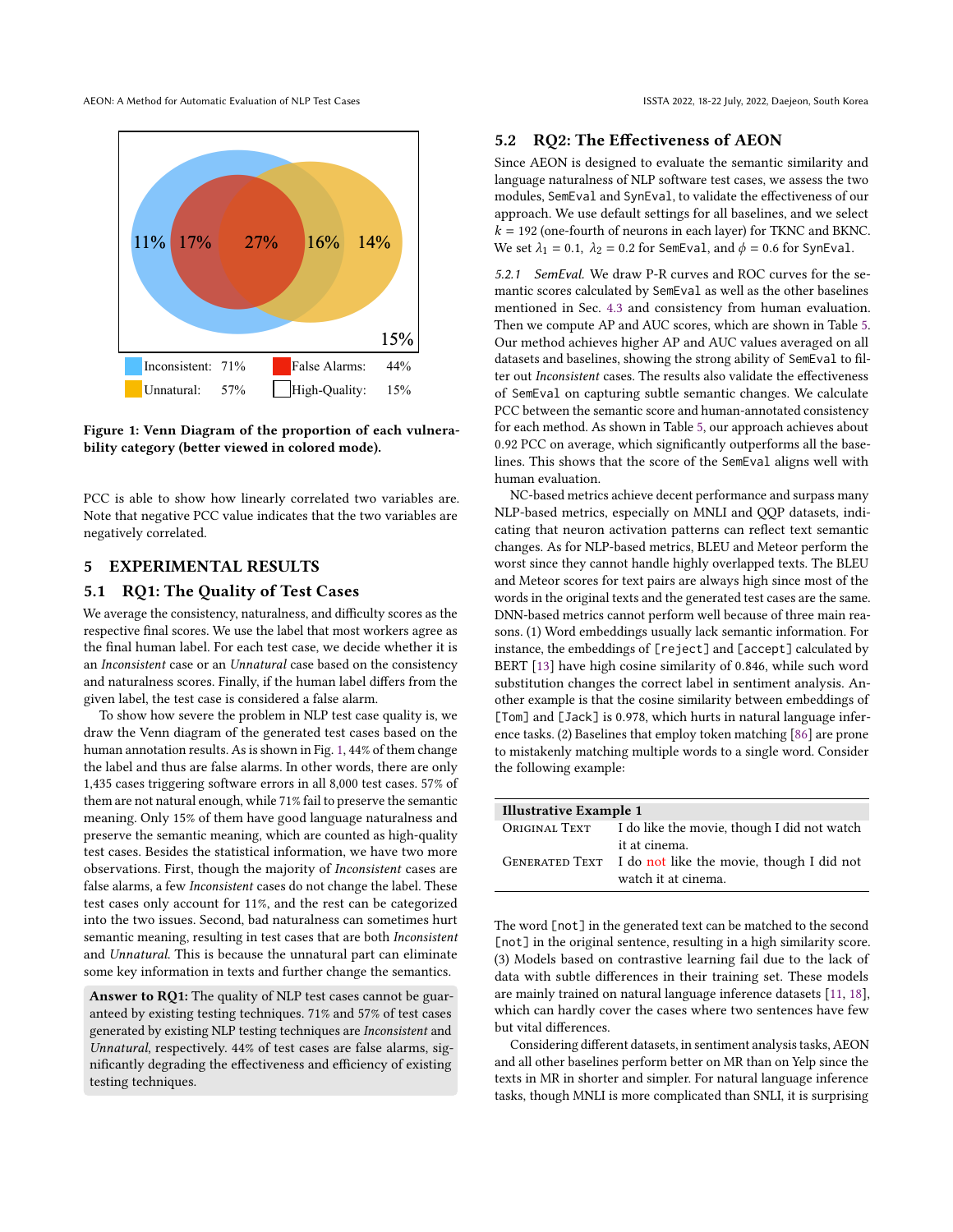|        | <b>Datasets</b>    |      | MR         |            |      | Yelp |            |      | <b>SNLI</b> |            |      | <b>MNLI</b> |            |      | QQP  |            |
|--------|--------------------|------|------------|------------|------|------|------------|------|-------------|------------|------|-------------|------------|------|------|------------|
|        | <b>Metrics</b>     | AP   | <b>AUC</b> | <b>PCC</b> | AP   | AUC  | <b>PCC</b> | AP   | <b>AUC</b>  | <b>PCC</b> | AP   | <b>AUC</b>  | <b>PCC</b> | AP   | AUC  | <b>PCC</b> |
|        | NC                 | 0.76 | 0.55       | 0.73       | 0.29 | 0.36 | $-0.70$    | 0.56 | 0.55        | 0.65       | 0.31 | 0.54        | 0.50       | 0.44 | 0.52 | 0.47       |
| -based | <b>NBC</b>         | 0.78 | 0.66       | 0.85       | 0.51 | 0.62 | 0.85       | 0.44 | 0.47        | 0.23       | 0.35 | 0.56        | 0.90       | 0.38 | 0.56 | 0.78       |
| Š      | <b>TKNC</b>        | 0.88 | 0.73       | 0.88       | 0.56 | 0.64 | 0.88       | 0.58 | 0.57        | 0.65       | 0.47 | 0.66        | 0.87       | 0.67 | 0.76 | 0.91       |
|        | <b>BKNC</b>        | 0.88 | 0.73       | 0.86       | 0.55 | 0.63 | 0.85       | 0.58 | 0.58        | 0.67       | 0.48 | 0.67        | 0.87       | 0.64 | 0.75 | 0.88       |
|        | <b>BLEU</b>        | 0.75 | 0.58       | 0.75       | 0.45 | 0.57 | 0.45       | 0.45 | 0.42        | $-0.36$    | 0.34 | 0.50        | 0.44       | 0.44 | 0.54 | 0.44       |
|        | Meteor             | 0.74 | 0.54       | 0.73       | 0.43 | 0.57 | 0.41       | 0.51 | 0.50        | $-0.18$    | 0.46 | 0.59        | 0.80       | 0.53 | 0.62 | 0.81       |
| -based | InferSent          | 0.81 | 0.68       | 0.96       | 0.55 | 0.67 | 0.88       | 0.55 | 0.61        | 0.55       | 0.40 | 0.61        | 0.93       | 0.48 | 0.59 | 0.83       |
| È      | <b>SentBERT</b>    | 0.85 | 0.71       | 0.92       | 0.53 | 0.63 | 0.83       | 0.65 | 0.65        | 0.66       | 0.46 | 0.63        | 0.74       | 0.52 | 0.59 | 0.76       |
|        | <b>SimCSE</b>      | 0.85 | 0.75       | 0.93       | 0.63 | 0.76 | 0.92       | 0.61 | 0.65        | 0.76       | 0.54 | 0.73        | 0.96       | 0.50 | 0.56 | 0.68       |
|        | <b>BERTScore</b>   | 0.75 | 0.61       | 0.91       | 0.44 | 0.53 | 0.37       | 0.59 | 0.60        | 0.20       | 0.34 | 0.58        | 0.73       | 0.46 | 0.59 | 0.67       |
|        | <b>AEON</b> (Ours) | 0.92 | 0.82       | 0.93       | 0.75 | 0.84 | 0.91       | 0.66 | 0.70        | 0.85       | 0.58 | 0.75        | 0.98       | 0.56 | 0.63 | 0.90       |

<span id="page-7-0"></span>Table 5: AP, AUC, and PCC results that show how well the automatic metrics align with human-annotated consistency scores.

<span id="page-7-1"></span>Table 6: AP, AUC, and PCC results that show how well the automatic metrics align with human-annotated naturalness scores.

| <b>Datasets</b>    |      | MR   |             |      | Yelp |             |      | <b>SNLI</b> |         |      | <b>MNLI</b> |         |      | <b>OOP</b> |         |
|--------------------|------|------|-------------|------|------|-------------|------|-------------|---------|------|-------------|---------|------|------------|---------|
| <b>Metrics</b>     | AP   | AUC. | PCC.        | AP   | AUC  | PCC.        | AP   | AUC         | PCC.    | AP   | AUC         | PCC.    | AP   | AUC        | - PCC   |
| NC.                | 0.66 | 0.56 | 0.53        | 0.64 | 0.41 | $-0.70$     | 0.45 | 0.54        | $-0.09$ | 0.56 | 0.51        | 0.27    | 0.56 | 0.52       | 0.03    |
| <b>NBC</b>         | 0.72 | 0.57 | 0.32        | 0.70 | 0.47 | 0.51        | 0.32 | 0.52        | 0.66    | 0.43 | 0.36        | $-0.91$ | 0.52 | 0.47       | $-0.61$ |
| <b>TKNC</b>        | 0.68 | 0.56 | 0.57        | 0.67 | 0.53 | 0.49        | 0.36 | 0.51        | 0.09    | 0.55 | 0.47        | $-0.33$ | 0.65 | 0.57       | 0.51    |
| <b>BKNC</b>        | 0.67 | 0.55 | 0.52        | 0.66 | 0.52 | 0.45        | 0.36 | 0.51        | 0.09    | 0.55 | 0.47        | $-0.39$ | 0.64 | 0.55       | 0.46    |
| <b>AEON</b> (Ours) | 0.87 | 0.59 | $0.66$ 0.77 |      |      | $0.58$ 0.84 | 0.52 | 0.63        | 0.75    | 0.54 | 0.65        | 0.98    | 0.73 | 0.68       | 0.87    |

to observe that SNLI has lower PCC scores than MNLI. There are negative PCC scores when using BLEU and Meteor, indicating the negative correlation between the baselines and human evaluation. We think the reason behind this is that the complexity of MNLI lies in the diversity of contexts, and changes in contexts typically will not change the corresponding labels.

5.2.2 SynEval. To evaluate the performance of SynEval, we draw P-R curves and ROC curves and compute AP and AUC, treating SynEval as a binary classifier to recognize Unnatural cases. We also calculate PCC between SynEval and naturalness score from human evaluation, which is included in Table [6.](#page-7-1) We can observe that though NC-based metrics have an excellent performance on detecting Inconsistent test cases, they fall short of measuring language naturalness. The performance varies significantly on different datasets. The PCC scores of NBC, TKNC, and BKNC show a negative correlation on MNLI, while positively correlated on other datasets. We infer the reason behind this may be that the models make the decision based on the appearance of certain words or phrases, ignoring whether the input texts have good language naturalness. In addition to using BERT [\[13\]](#page-11-18) in SynEval that is presented

in Table [6,](#page-7-1) we also try other language models including RoBERTa [\[43\]](#page-11-20) and ALBERT [\[37\]](#page-11-21), among which BERT achieves the highest AUC and AP values, averaged on all datasets. Note that traditional grammar checkers are not suitable for this task because they do not provide quantitative results, and they cannot reveal the error-free yet strange sentences that people rarely write.

The impact of the hyperparameters. If we set the proportion of the minimal semantic score from 0 to 1, we can observe that the performance increases at first, then remains stable at the same level, and finally drop when it gets close to 1. We balance this trade-off using a grid search for lambdas and phis. These parameters can be generalized to other datasets and NLP tasks since we adopt the same parameters and consistently achieve good performance for all selected datasets in our experiments. We also test different patch lengths *l* for extracting  $[i - l : i + l]$ . In particular,  $l = 1$  does not work well because most NLP models use BPE (Byte Pair Encoding) [\[65\]](#page-12-19) for tokenization, which may divide a word into smaller tokens, making it extract only part of a word. Long patches (e.g.,  $l \geq 5$ ) suffer from the same problem as average scores, i.e., the impact of mutation vanishes after averaging. In our experiments,  $l = 3$  and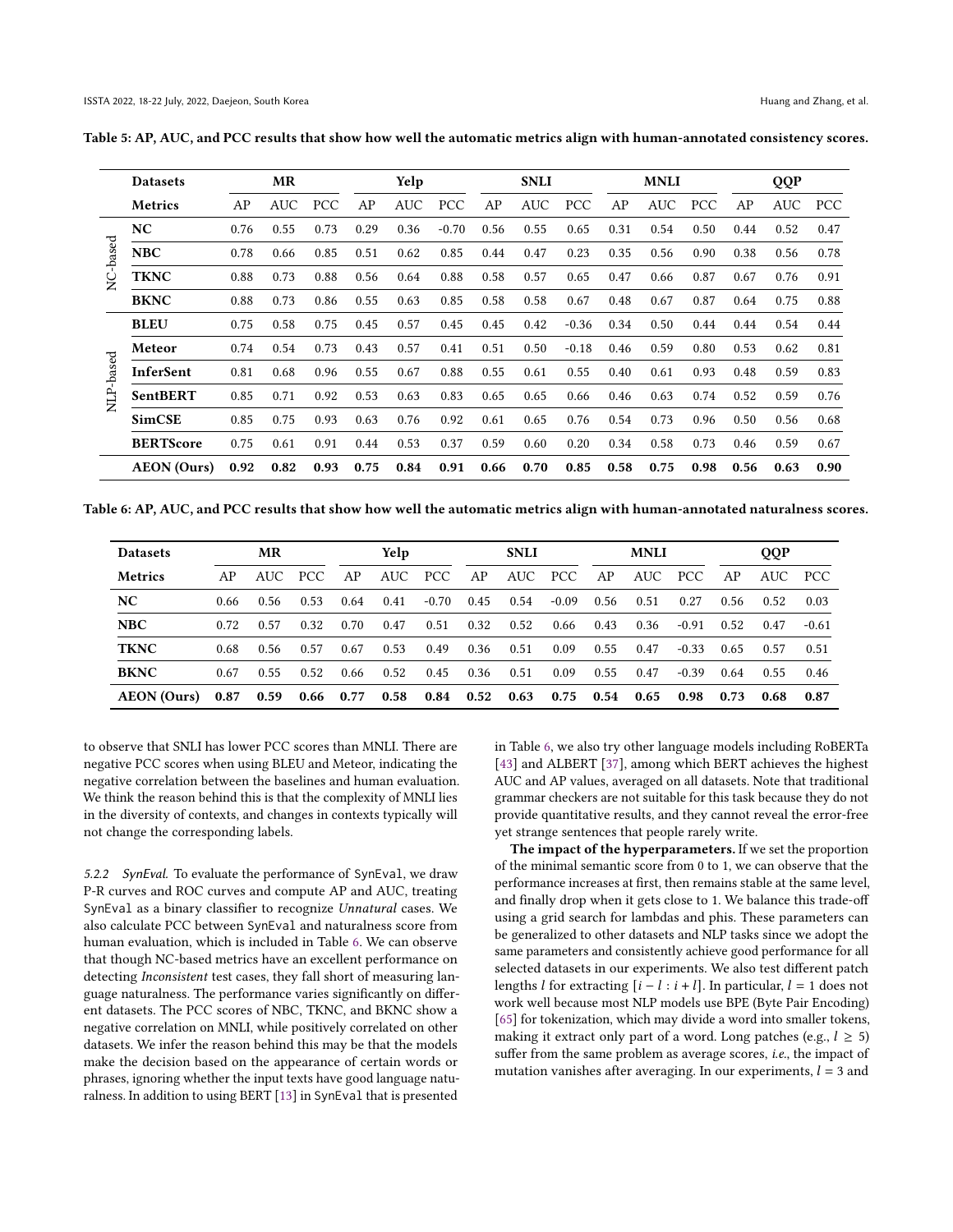<span id="page-8-2"></span>Table 7: The quality of test cases without and with AEON.

| Data Source     | Consistency |       | <b>Naturalness</b> False Alarms |
|-----------------|-------------|-------|---------------------------------|
| $w/\sigma$ AEON | 2.627       | 2.916 | 0.440                           |
| $w/$ AEON       | 3.357       | 3.305 | 0.262                           |
| Improvement     | 127.8%      | 13.3% | $\downarrow$ 40.6%              |

 $l = 4$  lead to similar results. To reduce computation cost, we select  $l = 4$  for this parameter.

Answer to RQ2: AEON, which consists of SemEval and SynEval, is effective in terms of detecting test cases that change the label (false alarms) and test cases that are unnatural. AEON outperforms all baselines in average on all datasets.

## <span id="page-8-0"></span>5.3 RQ3: Test Case Selection Using AEON

This paper aims to propose a metric that facilitates NLP software testing by evaluating the quality of test cases. In this section, we utilize AEON to filter out low-quality test cases. We conduct experiments to verify whether the test cases selected by AEON enjoy better semantic consistency and language naturalness. Specifically, AEON can be utilized to filter out Inconsistency and Unnatural test cases to improve the quality of test cases in average. For SemEval, we set different thresholds for different tasks. We choose multiple thresholds for semantic similarity score because whether the label will change depends on the given task. Consider this pair of texts (original and generated) which is inconsistent in semantics:

| <b>Illustrative Example 2</b> |                                                            |  |  |  |  |  |
|-------------------------------|------------------------------------------------------------|--|--|--|--|--|
|                               | ORIGINAL TEXT I watched the movie at home, it was nice.    |  |  |  |  |  |
|                               | GENERATED TEXT I watched the movie at cinema, it was nice. |  |  |  |  |  |

If they are in a sentiment analysis dataset, the label remains unchanged (i.e., positive). However, if they appear in a natural language inference dataset as premises, and the hypothesis is "I went out for the movie", the label changes from contradiction to entailment. Therefore, to best filter out those false alarms, we set thresholds as 0.87, 0.90, and 0.91 for sentiment analysis, natural language inference, and semantic equivalence, respectively. The thresholds are computed with a balance between true positive rate and false positive rate. From the thresholds, we can see that the three tasks need more semantic similarity increasingly to ensure the preservation of labels, which aligns with the characteristics of the datasets. For language naturalness, we set the threshold as 0.21.

We generate 500 test cases that are reported to trigger some software errors, including various datasets and testing techniques mentioned in Table [3](#page-4-2) and Table [2](#page-2-2) respectively. Then we check whether human evaluation has improved before and after applying AEON to select high-quality test cases. The results are shown in Table [7.](#page-8-2) The average consistency and naturalness scores of the 500 test cases are 2.627 and 2.916, which are below 3 (considered as Inconsistency and Unnatural test cases) in average. The false alarm rate is 0.44. After selecting test cases whose SemEval and SynEval scores are above the thresholds with the help of AEON, the quality of test cases is significantly enhanced. The scores increase to 3.357 and 3.305, considered high-quality test cases on average. The consistency score improves by 27.8%, and the naturalness score improves by 13.3%. The false alarm rate is 26.2%, showing a significant improvement of 40.6%. The results demonstrate the effectiveness of AEON on high-quality test case selection.

5.3.1 Case Study. We choose one of the generated test cases as an example to illustrate the performance of our SemEval and SynEval compared to other baselines.

| Case Study 2          |                                                                                 |
|-----------------------|---------------------------------------------------------------------------------|
| TASK/DATASET          | SA/MR                                                                           |
| <b>TECHNIQUE</b>      | <b>PSO</b>                                                                      |
| ORIGINAL TEXT         | The result is a powerful, naturally dramatic<br>piece of low-budget filmmaking. |
| <b>GENERATED TEXT</b> | The result is a terrible, naturally dramatic<br>piece of low-budget filmmaking. |

AEON achieves a semantic score of 0.58 and a syntactic score of 0.22. From the semantic side, the sentiment of the original example is positive. However, the sentiment of the generated test case is negative because [terrible] is a negative adjective. This test case is not only Inconsistent but also a false alarm since the label of this example is changed. Therefore, an excellent semantic metric should give this test case a low score to filter it out. Our method, SemEval, gives the text pair a score of 0.58, which is far below the threshold of 0.87, indicating that the test cases cannot preserve the semantics and should be filtered out. AEON works effectively because our design to consider patch similarity identifies that the substitution ([powerful]→[terrible]) dramatically changes the semantic meaning. From the syntactic side, the generated test case reads smoothly without difficulty comprehending its meaning, suggesting that it has good language naturalness. The case obtains a score of 0.22 given by SynEval, which is above the threshold of 0.21 and indicates that the test case is not an Unnatural case. All in all, our method outperforms other baselines both in semantic and syntactic perspectives on this example.

Answer to RQ3: AEON can effectively filter out low-quality test cases. The remaining test cases enjoy better semantic consistency and language naturalness and, most importantly, a lower false alarm rate. Thus, AEON can facilitate NLP software testing by selecting high-quality test cases, saving developers' time.

#### <span id="page-8-1"></span>5.4 RQ4: Improving NLP Software with AEON

Although NLP software testing is a promising research direction, it incurs an important yet unavoidable question: can the test cases be utilized to improve NLP software? To further show how highquality test cases selected by AEON can help in improving NLP software, we add test cases that the model misclassifies to the training set and conduct model re-training. Accuracy is verified on the test set of the given task, while robustness is evaluated using the success rate of adversarial attacks. In this section, we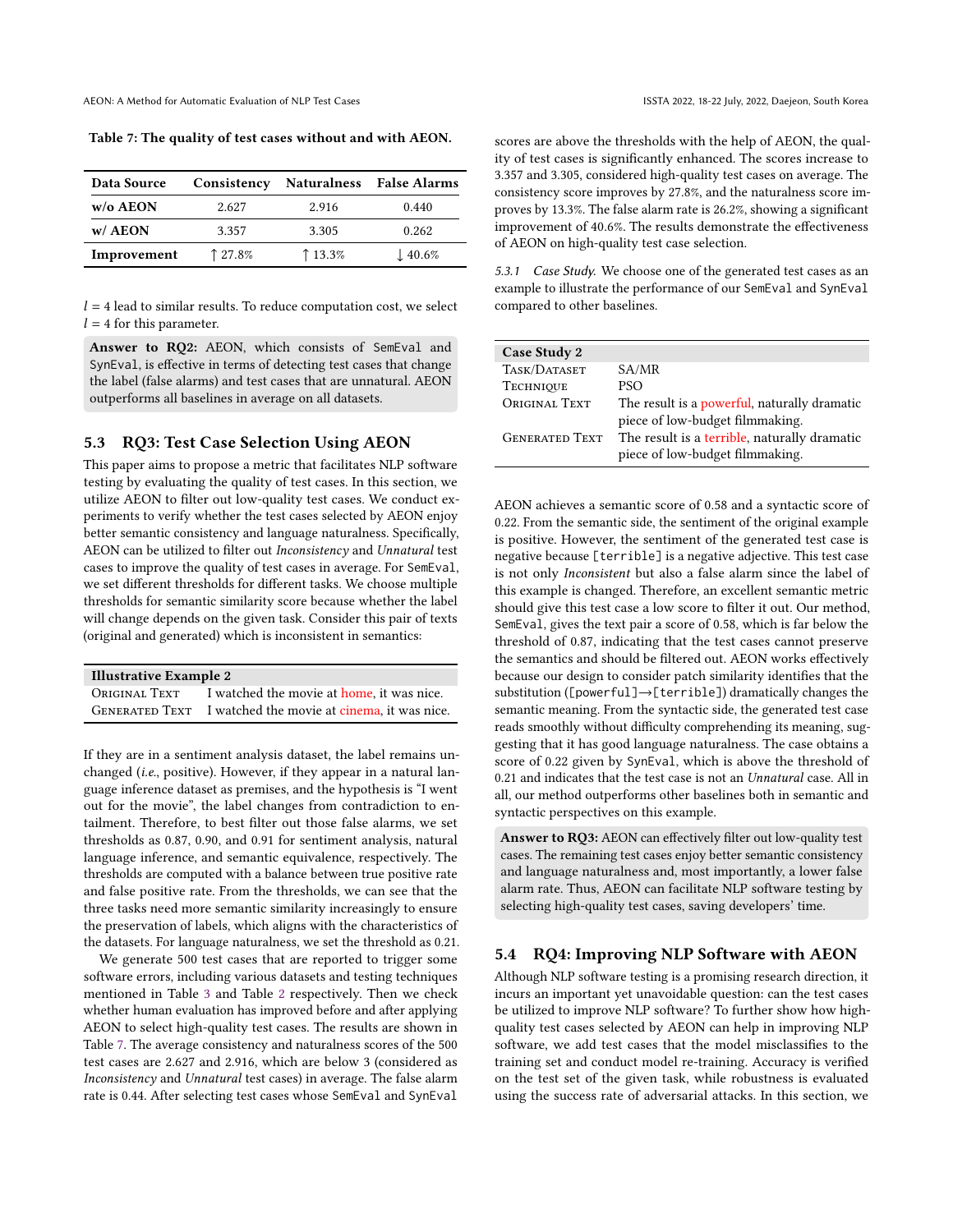ISSTA 2022, 18-22 July, 2022, Daejeon, South Korea Huang and Zhang, et al. and Zhang and Zhang, et al.

<span id="page-9-0"></span>

Figure 2: The left figure shows the accuracy of the test set (the higher, the better), and the right figure shows the attack success rate (the lower, the better). Blue lines are the results from models trained on randomly selected test cases, while red lines are the results from models trained on test cases selected by AEON. The horizontal axis is the ratio of the test cases in the whole training set.

run experiments to verify whether AEON can further improve the robustness and accuracy in model re-training.

We focus on fine-tuning a pre-trained BERT on MR dataset for sentiment analysis task for simplicity and better reproducibility. We first generate the test cases using the testing techniques mentioned in Table [2](#page-2-2) using the entire training set of MR for seeds (original texts). Then we consider two settings: (1) randomly select as many test cases as 5% to 25% cases in the training set to train the model; (2) rank all the test cases with AEON in descending order and select the same size as (1) to train the model. After training, which takes five epochs to reach convergence, we evaluate the models' accuracy using the MR test set and robustness using an adversarial attack method, PWWS [\[62\]](#page-12-15).

As shown in Fig. [2\(](#page-9-0)a), models trained with ranked test cases outperform the models with randomly selected test cases in terms of accuracy. In addition, Fig. [2\(](#page-9-0)b) shows that models trained with ranked test cases are more robust (the lower the attack success rate is, the more robust the model is). At the beginning of each figure, we observe improvement in accuracy and robustness on both lines. This is because test cases add generalization ability to models. As we use more additional data in training, the noisy data issue surfaces (i.e., false alarms and low-quality test cases) and starts to harm the model accuracy and robustness. We can observe that no matter what ratio of test cases we use, the models trained with AEON ranked data achieve higher accuracy and robustness thanks to the highquality test cases it selects. In contrast, the accuracy and robustness drop quickly in models trained with randomly selected test cases. In conclusion, adding low-quality test cases can easily hurt both accuracy and robustness, while adding a reasonable amount of highquality test cases selected by AEON leads to model improvement in terms of both accuracy and robustness.

Answer to RQ4: Equipped with AEON, test cases generated by existing testing techniques can be prioritized. The prioritized test cases can be further leveraged into NLP model training, resulting in higher accuracy and stronger robustness. AEON can also save time and resources by filtering out false alarms and test cases of low quality.

#### 5.5 Discussion

The validity of out user study. To alleviate workers' negligence in the annotation process, we double-check the results in two cases. (1) The workers feel it challenging to select one specific label. Specifically, we check test cases with high difficulty scores (above 3.5), or where annotators returned three different labels (e.g., three workers give the label of contradiction, entailment, and neutral in natural language inference tasks). (2) The human label is different from the original label (i.e., label changes), while the human-annotated consistency score is still high, which is counter-intuitive since if the label is changed, then the semantic meaning must have changed. We find out 21 cases for case (1) and 66 examples for case (2) and hire two annotators with two years of experience in NLP research to re-evaluate them. Afterward, we compute the Kappa score to check inter-rater reliability. The Fleiss' Kappa of the classification task is 0.76 averaged on all datasets, implying substantial agreement among the annotators. We do not apply Cohen's Kappa since we have three annotators for each case.

The importance of Unnatural test cases. We evaluate the naturalness of test cases and filter out Unnatural ones because they are rarely seen in real-world scenarios. Though previous work intentionally add spelling and grammar errors to data to improve the robustness of the NLP models [\[34\]](#page-11-25), we noticed annotators mentioned that they could not understand the weird grammar or expression of some generated texts. In addition, unnaturalness can hide important semantic information, which changes the semantics and further renders the possibility of generating false alarms. Consider the following example:

| Case Study 3          |                                                       |
|-----------------------|-------------------------------------------------------|
| TASK/DATASET          | SA/MR                                                 |
| <b>TECHNIQUE</b>      | PSO.                                                  |
| ORIGINAL TEXT         | is a relationship that is worthy of our<br>respect.   |
| <b>GENERATED TEXT</b> | is a relationship that is costly of our re-<br>spect. |

In this example, the unnaturalness changes the semantics of the sentence and further reverses from positive sentiment to negative sentiment while making readers confused. Thus, we think Unnatural issues are important, and they can also degrade the quality of NLP software test cases.

Limitations of our proposed approaches. Our proposed approaches consist of two parts, SemEval for semantic semilarity and SynEval for language naturalness. To apply SemEval, we require both the generated test cases and the original texts at the same time, thus limiting SemEval to testing techniques of metamorphic testing, where the metamorphic relation assumes the transformation will change or will not change the semantics of the original text. Under the assumption that the transformation will not change the semantics, we filter out those with lower SemEval scores, while under the assumption that the transformation will change the semantics, we filter out those with higher SemEval scores. SynEval can be applied to any textual test case.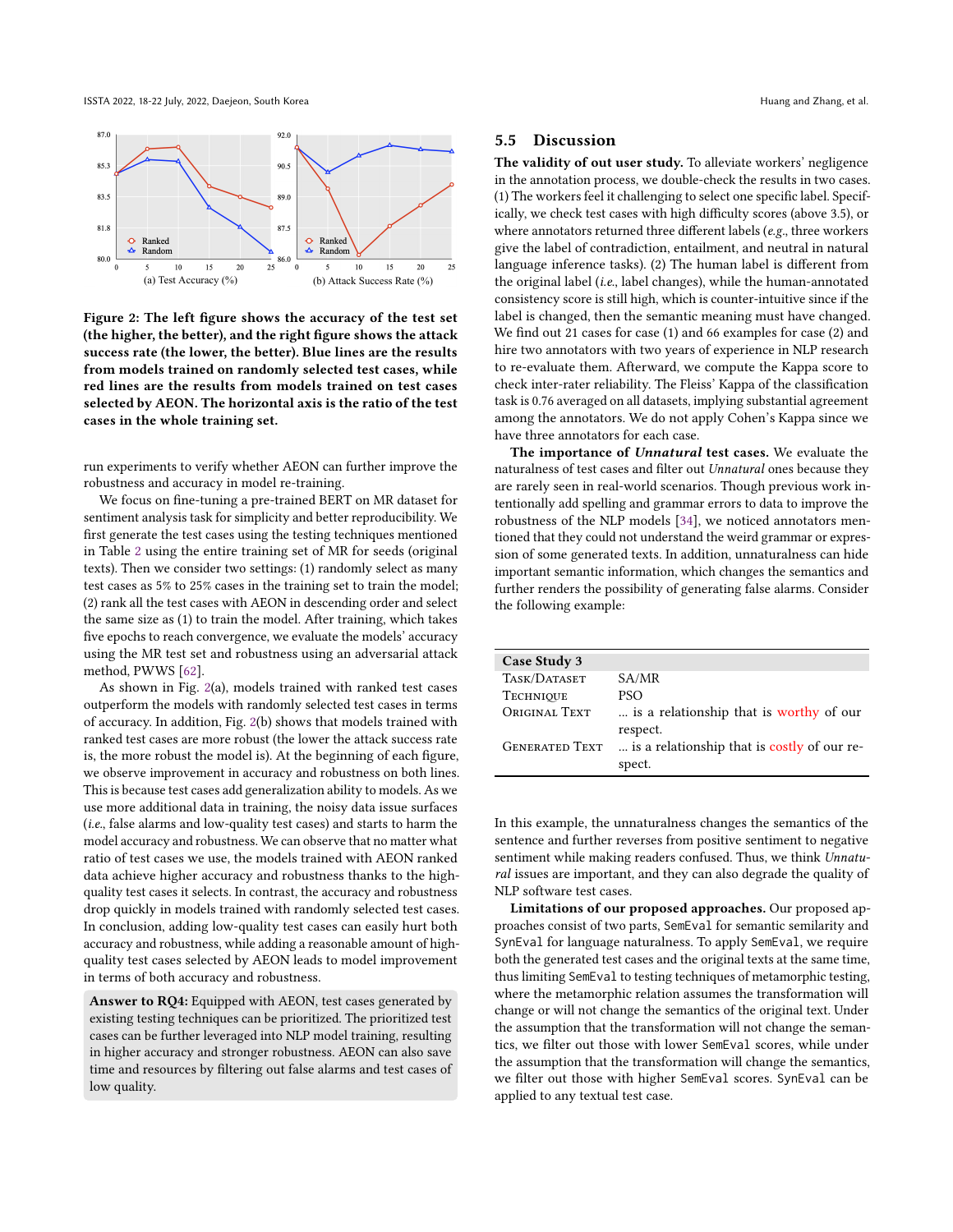AEON: A Method for Automatic Evaluation of NLP Test Cases ISSTA 2022, 18-22 July, 2022, Daejeon, South Korea

## 6 RELATED WORK

#### 6.1 Testing AI Software

With the improvement of Artificial Intelligence (AI) models, companies tend to deploy AI in real-world applications like autonomous driving and neural machine translation [\[59\]](#page-12-20). However, AI software inherits the deficiencies of AI models that they are prone to erroneous behavior given particular inputs [\[2,](#page-10-8) [4,](#page-10-9) [5,](#page-10-3) [15,](#page-11-26) [21,](#page-11-27) [76–](#page-12-21) [78\]](#page-12-22). A line of research has been conducted to test AI software systems to address this problem. Specifically, they test software based on convolutional neural network and feed forward neural network [\[17,](#page-11-28) [27,](#page-11-29) [36,](#page-11-30) [45,](#page-11-31) [68,](#page-12-12) [75,](#page-12-23) [83,](#page-12-24) [85\]](#page-12-25), software based on recurrent neuron network [\[16\]](#page-11-32), and software based on general DNN models [\[28,](#page-11-33) [82,](#page-12-26) [84\]](#page-12-27). Other researchers focus on testing deep learning libraries [\[58\]](#page-12-28), assist the debugging process [\[46\]](#page-11-34), and detect adversarial examples online [\[47,](#page-11-35) [67,](#page-12-29) [72,](#page-12-30) [80\]](#page-12-31). Unlike these papers that primarily focus on CV software, this paper focuses on NLP software.

## 6.2 Testing NLP Software

DNNs have boosted the performance of many NLP fields such as code analysis [\[1,](#page-10-10) [30,](#page-11-36) [60\]](#page-12-32) and machine translation [\[70\]](#page-12-3). In recent years, researchers have proposed a variety of metamorphic testing techniques for NLP software [\[9,](#page-10-11) [10,](#page-10-0) [24](#page-11-37)[–26,](#page-11-14) [63,](#page-12-5) [66\]](#page-12-33). In addition to metamorphic testing techniques, another line of research for finding NLP software errors [\[22,](#page-11-38) [32,](#page-11-11) [33,](#page-11-10) [39,](#page-11-39) [40,](#page-11-6) [81\]](#page-12-6) is inspired by the adversarial attack concept in the CV field. Our work focuses on automatic quality evaluation of test cases generated by these testing techniques. Thus, we believe AEON complements with existing work.

## 6.3 Testing Criteria

Testing criterion, such as code coverage, has been widely utilized to measure how good a test suite is in traditional software (e.g., compilers). Inspired by code coverage in traditional software, DeepXplore [\[57\]](#page-12-11) introduces the concept of neuron coverage for AI software: the percentage of neurons activated by the test cases. In recent years, researchers have proposed diverse variants of neuron coverage as testing criteria focusing on different activation magnitudes [\[44,](#page-11-23) [79\]](#page-12-13). Researchers also develop neuron coverage specially designed for recurrent neuron networks [\[16,](#page-11-32) [23,](#page-11-40) [29\]](#page-11-41) to adopt the properties of sequence inputs. Different from neuron coverage metrics, which often act as test adequacy criteria of the test suite, our approach focuses on the quality evaluation of every test case. Thus, we think AEON can complement with existing testing criteria and contribute to research on NLP software testing.

## 7 CONCLUSION

This paper is the first to explore the quality of test cases generated by NLP software testing techniques. In an evaluation study, we surprisingly observe that 44% of the generated NLP test cases are of low quality, incurring Inconsistent or/and Unnatural issues. Thus, instead of improving NLP software, utilization of these test cases in model training could even degrade its accuracy and robustness. To this end, we introduce AEON, a novel, effective approach for automatic quality evaluation of NLP software testing cases. Given

an original text and a generated test case, AEON returns two scores regarding similarity consistency and language naturalness. Our evaluation and user study show that AEON's scores align well with the quality scores returned by humans. In particular, AEON achieves 69.4% and 68.5% AP on detecting Inconsistent and Unnatural test cases generated by four SOTA testing techniques on five widely-used datasets. We can conduct test selection or prioritization according to the scores returned by AEON. In our evaluation, models trained on the test cases selected by AEON consistently achieve better accuracy and robustness than models trained on randomly selected test cases. We believe that this work is the important first step toward systematic quality evaluation of NLP software test cases, which can further enhance the effectiveness of testing techniques for NLP software and complement existing testing criteria. We leave the work for automatically fixing Inconsistent and Unnatural test cases for future exploration.

## ACKNOWLEDGMENTS

We thank gratefully the constructive discussion with Shuqing Li, and the helpful feedback from members of ARISE Lab. The work described in this paper was supported by the key program of fundamental research from the Shenzhen Science and Technology Innovation Commission (No. JCYJ20200109113403826), the Research Grants Council of the Hong Kong Special Administrative Region, China (CUHK 14210920 of the General Research Fund), and the National Natural Science Foundation of China (No. 62102340).

### REFERENCES

- <span id="page-10-10"></span>[1] Uri Alon, Meital Zilberstein, Omer Levy, and Eran Yahav. 2019. code2vec: learning distributed representations of code. Proc. ACM Program. Lang. 3, POPL (2019), 40:1–40:29.
- <span id="page-10-8"></span>[2] Anish Athalye, Nicholas Carlini, and David A. Wagner. 2018. Obfuscated Gradients Give a False Sense of Security: Circumventing Defenses to Adversarial Examples. In Proceedings of the 35th International Conference on Machine Learning (ICML), Vol. 80. 274–283.
- <span id="page-10-1"></span>[3] Samuel R. Bowman, Gabor Angeli, Christopher Potts, and Christopher D. Manning. 2015. A large annotated corpus for learning natural language inference. In Proceedings of the 2015 Conference on Empirical Methods in Natural Language Processing (EMNLP). 632–642.
- <span id="page-10-9"></span>[4] Nicholas Carlini, Pratyush Mishra, Tavish Vaidya, Yuankai Zhang, Micah Sherr, Clay Shields, David A. Wagner, and Wenchao Zhou. 2016. Hidden Voice Commands. In Proceedings of the 25th USENIX Security Symposium (USENIX Security). 513–530.
- <span id="page-10-3"></span>[5] Nicholas Carlini and David A. Wagner. 2017. Towards Evaluating the Robustness of Neural Networks. In 2017 IEEE Symposium on Security and Privacy (SP). 39–57.
- <span id="page-10-5"></span>[6] Asli Celikyilmaz, Elizabeth Clark, and Jianfeng Gao. 2020. Evaluation of Text Generation: A Survey. CoRR abs/2006.14799 (2020). arXiv[:2006.14799](https://arxiv.org/abs/2006.14799)
- <span id="page-10-7"></span>[7] Dhivya Chandrasekaran and Vijay Mago. 2021. Evolution of Semantic Similarity - A Survey. ACM Comput. Surv. 54, 2 (2021), 41:1–41:37.
- <span id="page-10-2"></span>[8] Mei-Hwa Chen, Michael R. Lyu, and W. Eric Wong. 2001. Effect of code coverage on software reliability measurement. IEEE Trans. Reliab. 50, 2 (2001), 165–170.
- <span id="page-10-11"></span>[9] Songqiang Chen, Shuo Jin, and Xiaoyuan Xie. 2021. Testing Your Question Answering Software via Asking Recursively. In Proceedings of the 36th IEEE/ACM International Conference on Automated Software Engineering, (ASE). 104–116.
- <span id="page-10-0"></span>[10] Songqiang Chen, Shuo Jin, and Xiaoyuan Xie. 2021. Validation on machine reading comprehension software without annotated labels: a property-based method. In Proceedings of the 29th ACM Joint European Software Engineering Conference and Symposium on the Foundations of Software Engineering, (ESEC/FSE). 590–602.
- <span id="page-10-4"></span>[11] Alexis Conneau, Douwe Kiela, Holger Schwenk, Loïc Barrault, and Antoine Bordes. 2017. Supervised Learning of Universal Sentence Representations from Natural Language Inference Data. In Proceedings of the 2017 Conference on Empirical Methods in Natural Language Processing (EMNLP). 670–680.
- <span id="page-10-6"></span>[12] Michael J. Denkowski and Alon Lavie. 2014. Meteor Universal: Language Specific Translation Evaluation for Any Target Language. In Proceedings of the Ninth Workshop on Statistical Machine Translation (WMT@ACL). 376–380.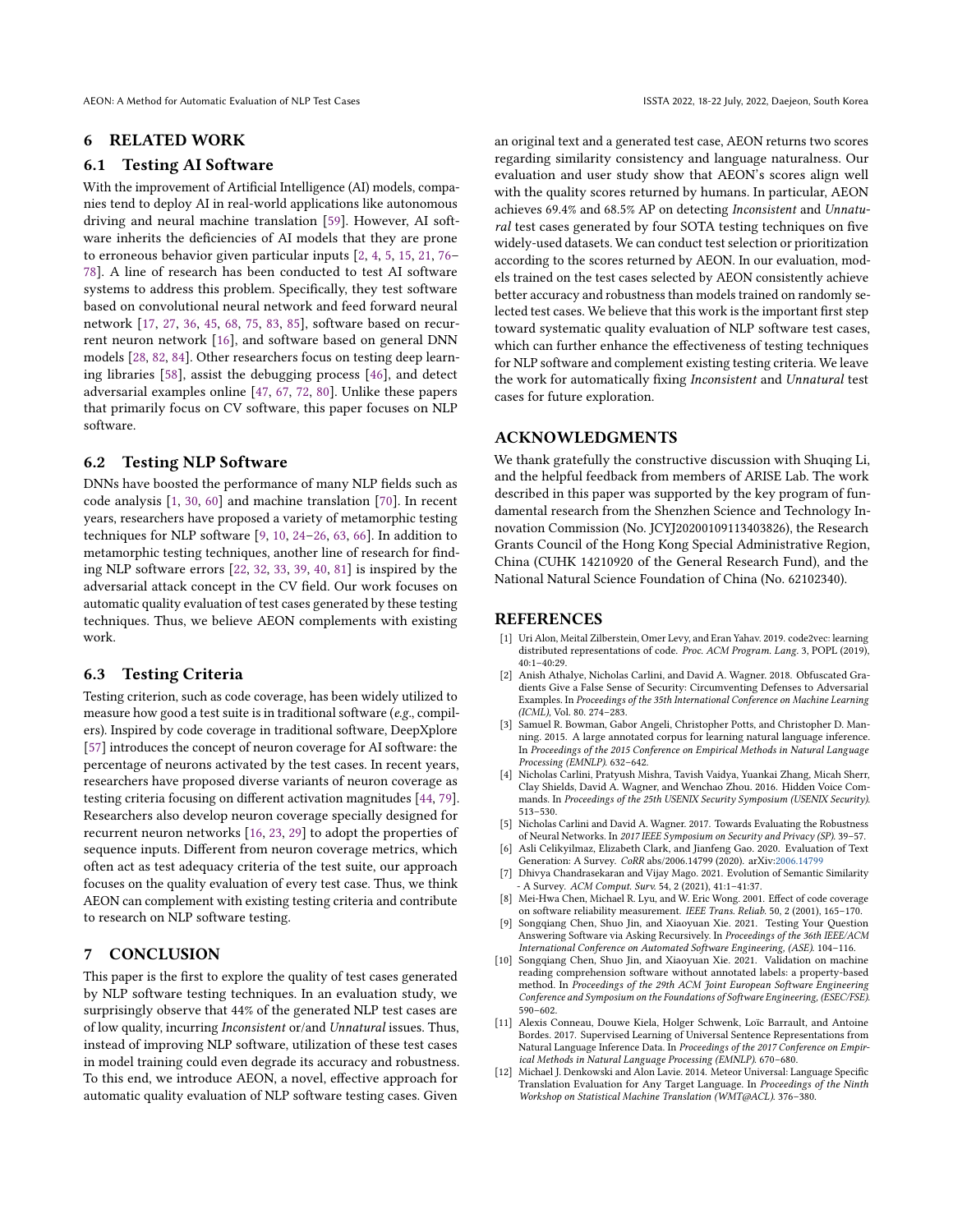ISSTA 2022, 18-22 July, 2022, Daejeon, South Korea Huang and Zhang, et al. and Zhang and Zhang, et al.

- <span id="page-11-18"></span>[13] Jacob Devlin, Ming-Wei Chang, Kenton Lee, and Kristina Toutanova. 2019. BERT: Pre-training of Deep Bidirectional Transformers for Language Understanding. In Proceedings of the 2019 Conference of the North American Chapter of the Association for Computational Linguistics: Human Language Technologies (NAACL-HLT), Volume 1 (Long and Short Papers). 4171–4186.
- <span id="page-11-13"></span>[14] Zhendong Dong, Qiang Dong, and Changling Hao. 2010. HowNet and Its Computation of Meaning. In Proceedings of the 23rd International Conference on Computational Linguistics (COLING), Demonstrations Volume. 53–56.
- <span id="page-11-26"></span>[15] Tianyu Du, Shouling Ji, Jinfeng Li, Qinchen Gu, Ting Wang, and Raheem Beyah. 2020. SirenAttack: Generating Adversarial Audio for End-to-End Acoustic Systems. In Proceedings of the 15th ACM Asia Conference on Computer and Communications Security (ASIA CCS). 357–369.
- <span id="page-11-32"></span>[16] Xiaoning Du, Xiaofei Xie, Yi Li, Lei Ma, Yang Liu, and Jianjun Zhao. 2019. Deep-Stellar: model-based quantitative analysis of stateful deep learning systems. In Proceedings of the ACM Joint Meeting on European Software Engineering Conference and Symposium on the Foundations of Software Engineering (ESEC/FSE). 477–487.
- <span id="page-11-28"></span>[17] Alessio Gambi, Marc Müller, and Gordon Fraser. 2019. Automatically testing selfdriving cars with search-based procedural content generation. In Proceedings of the 28th ACM SIGSOFT International Symposium on Software Testing and Analysis (ISSTA). 318–328.
- <span id="page-11-19"></span>[18] Tianyu Gao, Xingcheng Yao, and Danqi Chen. 2021. SimCSE: Simple Contrastive Learning of Sentence Embeddings. In Proceedings of the 2021 Conference on Empirical Methods in Natural Language Processing (EMNLP). 6894–6910.
- <span id="page-11-1"></span>[19] Yifan Gao, Chien-Sheng Wu, Jingjing Li, Shafiq R. Joty, Steven C. H. Hoi, Caiming Xiong, Irwin King, and Michael R. Lyu. 2020. Discern: Discourse-Aware Entailment Reasoning Network for Conversational Machine Reading. In Proceedings of the 2020 Conference on Empirical Methods in Natural Language Processing (EMNLP). 2439–2449.
- <span id="page-11-9"></span>[20] Siddhant Garg and Goutham Ramakrishnan. 2020. BAE: BERT-based Adversarial Examples for Text Classification. In Proceedings of the 2020 Conference on Empirical Methods in Natural Language Processing (EMNLP). 6174–6181.
- <span id="page-11-27"></span>[21] Ian J. Goodfellow, Jonathon Shlens, and Christian Szegedy. 2015. Explaining and Harnessing Adversarial Examples. In Proceedings of the 3rd International Conference on Learning Representations (ICLR).
- <span id="page-11-38"></span>[22] Junliang Guo, Zhirui Zhang, Linlin Zhang, Linli Xu, Boxing Chen, Enhong Chen, and Weihua Luo. 2021. Towards Variable-Length Textual Adversarial Attacks. CoRR abs/2104.08139 (2021).
- <span id="page-11-40"></span>[23] Jianmin Guo, Yue Zhao, Xueying Han, Yu Jiang, and Jiaguang Sun. 2019. RNN-Test: Adversarial Testing Framework for Recurrent Neural Network Systems. CoRR abs/1911.06155 (2019).
- <span id="page-11-37"></span>[24] Shashij Gupta, Pinjia He, Clara Meister, and Zhendong Su. 2020. Machine translation testing via pathological invariance. In Proceedings of the 28th ACM Joint European Software Engineering Conference and Symposium on the Foundations of Software Engineering (ESEC/FSE). 863–875.
- <span id="page-11-5"></span>[25] Pinjia He, Clara Meister, and Zhendong Su. 2020. Structure-invariant testing for machine translation. In Proceedings of the 42nd International Conference on Software Engineering (ICSE). 961–973.
- <span id="page-11-14"></span>[26] Pinjia He, Clara Meister, and Zhendong Su. 2021. Testing Machine Translation via Referential Transparency. In Proceedings of the 43rd IEEE/ACM International Conference on Software Engineering (ICSE). 410–422.
- <span id="page-11-29"></span>[27] Jens Henriksson, Christian Berger, Markus Borg, Lars Tornberg, Cristofer Englund, Sankar Raman Sathyamoorthy, and Stig Ursing. 2019. Towards Structured Evaluation of Deep Neural Network Supervisors. In Proceedings of the IEEE International Conference On Artificial Intelligence Testing (AITest). 27–34.
- <span id="page-11-33"></span>[28] Qiang Hu, Lei Ma, Xiaofei Xie, Bing Yu, Yang Liu, and Jianjun Zhao. 2019. Deep-Mutation++: A Mutation Testing Framework for Deep Learning Systems. In Proceedings of the 34th IEEE/ACM International Conference on Automated Software Engineering (ASE). 1158–1161.
- <span id="page-11-41"></span>[29] Wei Huang, Youcheng Sun, Xingyu Zhao, James Sharp, Wenjie Ruan, Jie Meng, and Xiaowei Huang. 2019. Coverage Guided Testing for Recurrent Neural Networks. CoRR abs/1911.01952 (2019).
- <span id="page-11-36"></span>[30] Srinivasan Iyer, Ioannis Konstas, Alvin Cheung, and Luke Zettlemoyer. 2016. Summarizing Source Code using a Neural Attention Model. In Proceedings of the 54th Annual Meeting of the Association for Computational Linguistics (ACL), Volume 1: Long Papers.
- <span id="page-11-22"></span>[31] Fred Jelinek, Robert L. Mercer, Lalit R. Bahl, and James K. Baker. 1977. Perplexity a measure of the difficulty of speech recognition tasks. The Journal of the Acoustical Society of America 62, S1 (1977), S63–S63.
- <span id="page-11-11"></span>[32] Robin Jia, Aditi Raghunathan, Kerem Göksel, and Percy Liang. 2019. Certified Robustness to Adversarial Word Substitutions. In Proceedings of the 2019 Conference on Empirical Methods in Natural Language Processing and the 9th International Joint Conference on Natural Language Processing (EMNLP-IJCNLP). 4127–4140.
- <span id="page-11-10"></span>[33] Di Jin, Zhijing Jin, Joey Tianyi Zhou, and Peter Szolovits. 2020. Is BERT Really Robust? A Strong Baseline for Natural Language Attack on Text Classification and Entailment. In The Thirty-Fourth AAAI Conference on Artificial Intelligence (AAAI), The Thirty-Second Innovative Applications of Artificial Intelligence Conference (IAAI), The Tenth AAAI Symposium on Educational Advances in Artificial

Intelligence (EAAI). 8018–8025.

- <span id="page-11-25"></span>[34] Erik Jones, Robin Jia, Aditi Raghunathan, and Percy Liang. 2020. Robust Encodings: A Framework for Combating Adversarial Typos. In Proceedings of the 58th Annual Meeting of the Association for Computational Linguistics (ACL). 2752–2765.
- <span id="page-11-12"></span>[35] James Kennedy and Russell Eberhart. 1995. Particle swarm optimization. In Proceedings of International Conference on Neural Networks (ICNN). 1942-1948.
- <span id="page-11-30"></span>[36] Jinhan Kim, Robert Feldt, and Shin Yoo. 2019. Guiding deep learning system testing using surprise adequacy. In Proceedings of the 41st International Conference on Software Engineering (ICSE). 1039–1049.
- <span id="page-11-21"></span>[37] Zhenzhong Lan, Mingda Chen, Sebastian Goodman, Kevin Gimpel, Piyush Sharma, and Radu Soricut. 2020. ALBERT: A Lite BERT for Self-supervised Learning of Language Representations. In Proceedings of the 8th International Conference on Learning Representations (ICLR).
- <span id="page-11-17"></span>[38] Vladimir I. Levenshtein. 1966. Binary codes capable of correcting deletions, insertions, and reversals. Cybernetics and Control Theory 10, 8 (1966), 707–710.
- <span id="page-11-39"></span>[39] Dianqi Li, Yizhe Zhang, Hao Peng, Liqun Chen, Chris Brockett, Ming-Ting Sun, and Bill Dolan. 2021. Contextualized Perturbation for Textual Adversarial Attack. In Proceedings of the 2021 Conference of the North American Chapter of the Association for Computational Linguistics: Human Language Technologies (NAACL-HLT). 5053–5069.
- <span id="page-11-6"></span>[40] Jinfeng Li, Shouling Ji, Tianyu Du, Bo Li, and Ting Wang. 2019. TextBugger: Generating Adversarial Text Against Real-world Applications. In 26th Annual Network and Distributed System Security Symposium (NDSS).
- <span id="page-11-2"></span>[41] Jingjing Li, Zichao Li, Lili Mou, Xin Jiang, Michael R. Lyu, and Irwin King. 2020. Unsupervised Text Generation by Learning from Search. In Advances in Neural Information Processing Systems 33: Annual Conference on Neural Information Processing Systems (NeurIPS 2020).
- <span id="page-11-15"></span>[42] Bin Liang, Hongcheng Li, Miaoqiang Su, Pan Bian, Xirong Li, and Wenchang Shi. 2018. Deep Text Classification Can be Fooled. In Proceedings of the Twenty-Seventh International Joint Conference on Artificial Intelligence (IJCAI). 4208-4215.
- <span id="page-11-20"></span>[43] Yinhan Liu, Myle Ott, Naman Goyal, Jingfei Du, Mandar Joshi, Danqi Chen, Omer Levy, Mike Lewis, Luke Zettlemoyer, and Veselin Stoyanov. 2019. RoBERTa: A Robustly Optimized BERT Pretraining Approach. CoRR abs/1907.11692 (2019). arXiv[:1907.11692](https://arxiv.org/abs/1907.11692)
- <span id="page-11-23"></span>[44] Lei Ma, Felix Juefei-Xu, Fuyuan Zhang, Jiyuan Sun, Minhui Xue, Bo Li, Chunyang Chen, Ting Su, Li Li, Yang Liu, Jianjun Zhao, and Yadong Wang. 2018. DeepGauge: multi-granularity testing criteria for deep learning systems. In Proceedings of the 33rd ACM/IEEE International Conference on Automated Software Engineering (ASE). 120–131.
- <span id="page-11-31"></span>[45] Lei Ma, Fuyuan Zhang, Jiyuan Sun, Minhui Xue, Bo Li, Felix Juefei-Xu, Chao Xie, Li Li, Yang Liu, Jianjun Zhao, and Yadong Wang. 2018. DeepMutation: Mutation Testing of Deep Learning Systems. In Proceedings of the 29th IEEE International Symposium on Software Reliability Engineering (ISSRE). 100–111.
- <span id="page-11-34"></span>[46] Shiqing Ma, Yingqi Liu, Wen-Chuan Lee, Xiangyu Zhang, and Ananth Grama. 2018. MODE: automated neural network model debugging via state differential analysis and input selection. In Proceedings of the 2018 ACM Joint Meeting on European Software Engineering Conference and Symposium on the Foundations of Software Engineering (ESEC/FSE). 175–186.
- <span id="page-11-35"></span>[47] Shiqing Ma, Yingqi Liu, Guanhong Tao, Wen-Chuan Lee, and Xiangyu Zhang. 2019. NIC: Detecting Adversarial Samples with Neural Network Invariant Checking. In Proceedings of the 26th Annual Network and Distributed System Security Symposium (NDSS).
- <span id="page-11-0"></span>[48] Edoardo Maggio. 2018. Apple says that 500 million customers use Siri. Online, Available:. https://www.businessinsider.com/apple-says-siri-has-500-million-users-2018-1 (2018).
- <span id="page-11-7"></span>[49] Paul Michel, Xian Li, Graham Neubig, and Juan Miguel Pino. 2019. On Evaluation of Adversarial Perturbations for Sequence-to-Sequence Models. In Proceedings of the 2019 Conference of the North American Chapter of the Association for Computational Linguistics: Human Language Technologies (NAACL-HLT), Volume 1 (Long and Short Papers). 3103–3114.
- <span id="page-11-24"></span>[50] George A. Miller. 1995. WordNet: A Lexical Database for English. Commun. ACM 38, 11 (1995), 39–41.
- <span id="page-11-8"></span>[51] John X. Morris, Eli Lifland, Jack Lanchantin, Yangfeng Ji, and Yanjun Qi. 2020. Reevaluating Adversarial Examples in Natural Language. In Proceedings of the 2020 Conference on Empirical Methods in Natural Language Processing: Findings (EMNLP) (Findings of ACL, Vol. EMNLP 2020). 3829–3839.
- <span id="page-11-16"></span>[52] John X. Morris, Eli Lifland, Jin Yong Yoo, Jake Grigsby, Di Jin, and Yanjun Qi. 2020. TextAttack: A Framework for Adversarial Attacks, Data Augmentation, and Adversarial Training in NLP. In Proceedings of the 2020 Conference on Empirical Methods in Natural Language Processing: System Demonstrations, (EMNLP - Demos). 119–126.
- <span id="page-11-3"></span>[53] Arika Okrent. 2016. 9 Little Translation Mistakes That Caused Big Problems. Online, Available:. https://www.mentalfloss.com/article/48795/9-little-translationmistakes-caused-big-problems (2016).<br>[54] Ahuy Ong. 2017. Facebook ap
- <span id="page-11-4"></span>Facebook apologizes after wrong translation sees Palestinian man arrested for posting 'good morning'. Online, Available:. https://www.theverge.com/us-world/2017/10/24/16533496/facebook-apologywrong-translation-palestinian-arrested-post-good-morning (2017).